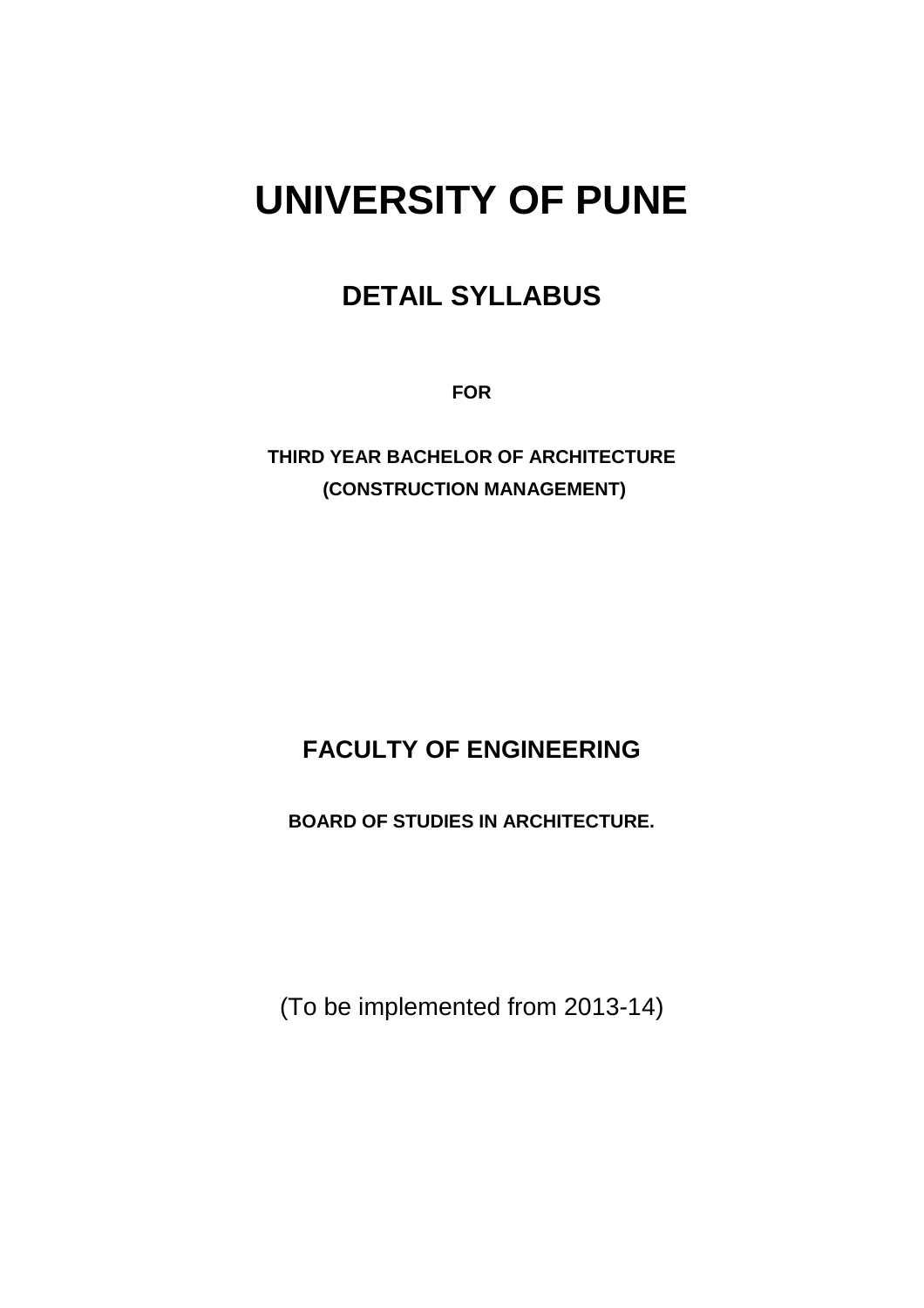# **THIRD YEAR B.ARCH (CM)**

| Sr.            | <b>Subject</b>                                                   |                                                    |           |                | <b>Teaching</b><br><b>Scheme</b> |                | <b>Examination Scheme</b> |                |              |
|----------------|------------------------------------------------------------------|----------------------------------------------------|-----------|----------------|----------------------------------|----------------|---------------------------|----------------|--------------|
| No.            | Code                                                             | <b>Name of the Subject</b>                         | Head      | Load/<br>Week  |                                  | <b>Total</b>   | Term I                    | <b>Term II</b> | <b>Total</b> |
|                |                                                                  |                                                    |           | L              | S/P                              | Load           | <b>Marks</b>              | <b>Marks</b>   | <b>Marks</b> |
| $\mathbf{1}$   | 313421                                                           | Architectural Design-III                           | <b>SV</b> | $\overline{4}$ |                                  |                | 250                       | 250            | 500          |
| $\overline{2}$ | 313422                                                           | Architectural Design-III                           | Theory    |                | 6                                | 10             | $\mathbf 0$               | 100            | 100          |
| 3              | 313423                                                           | Bldg. Tech & Materials-III                         | <b>SV</b> | $\overline{2}$ | 5                                |                | 150                       | 150            | 300          |
| 4              | 313424                                                           | Bldg. Tech & Materials-III                         | Theory    |                |                                  | $\overline{7}$ | 0                         | 100            | 100          |
| 5              | 313425                                                           | Theory of Structures-III                           | SS        | $\overline{2}$ | 1                                |                | 50                        | 50             | 100          |
| 6              | 313426                                                           | Theory of Structures-III                           | Theory    |                |                                  | 3              | 0                         | 100            | 100          |
| $\overline{7}$ | 313451                                                           | <b>Building Services-II</b>                        | SS        |                |                                  |                | 100                       | 100            | 200          |
| 8              | 313452                                                           | <b>Building Services-II</b>                        | Theory    | $\overline{2}$ | $\overline{2}$                   | 4              | $\Omega$                  | 100            | 100          |
| 9              | 313429                                                           | Landscape Arch &<br><b>Environmental Sciences.</b> | SS        | 1              | $\overline{2}$                   | 3              | 50                        | 50             | 100          |
| 10             | 313430                                                           | Seminar on Contemporary<br>Arch.                   | SS        | $\overline{2}$ | $\overline{0}$                   | $\overline{2}$ | 50                        | 50             | 100          |
| 11             | 313431                                                           | Working Drawing.                                   | SS        | $\overline{2}$ | 3                                | 5              | 100                       | 100            | 200          |
| 12             | 313432                                                           | <b>Technical Communication.</b>                    | SS        | 1              | $\mathbf{1}$                     | $\overline{2}$ | 50                        | 50             | 100          |
|                |                                                                  | <b>TOTAL</b>                                       | 16        | 20             | 36                               | 800            | 1200                      | 2000           |              |
|                | STAGE - I - LEGEND - SS- SESSIONAL, V-VIVA VOCE, TH-THEORY PAPER |                                                    |           |                |                                  |                |                           |                |              |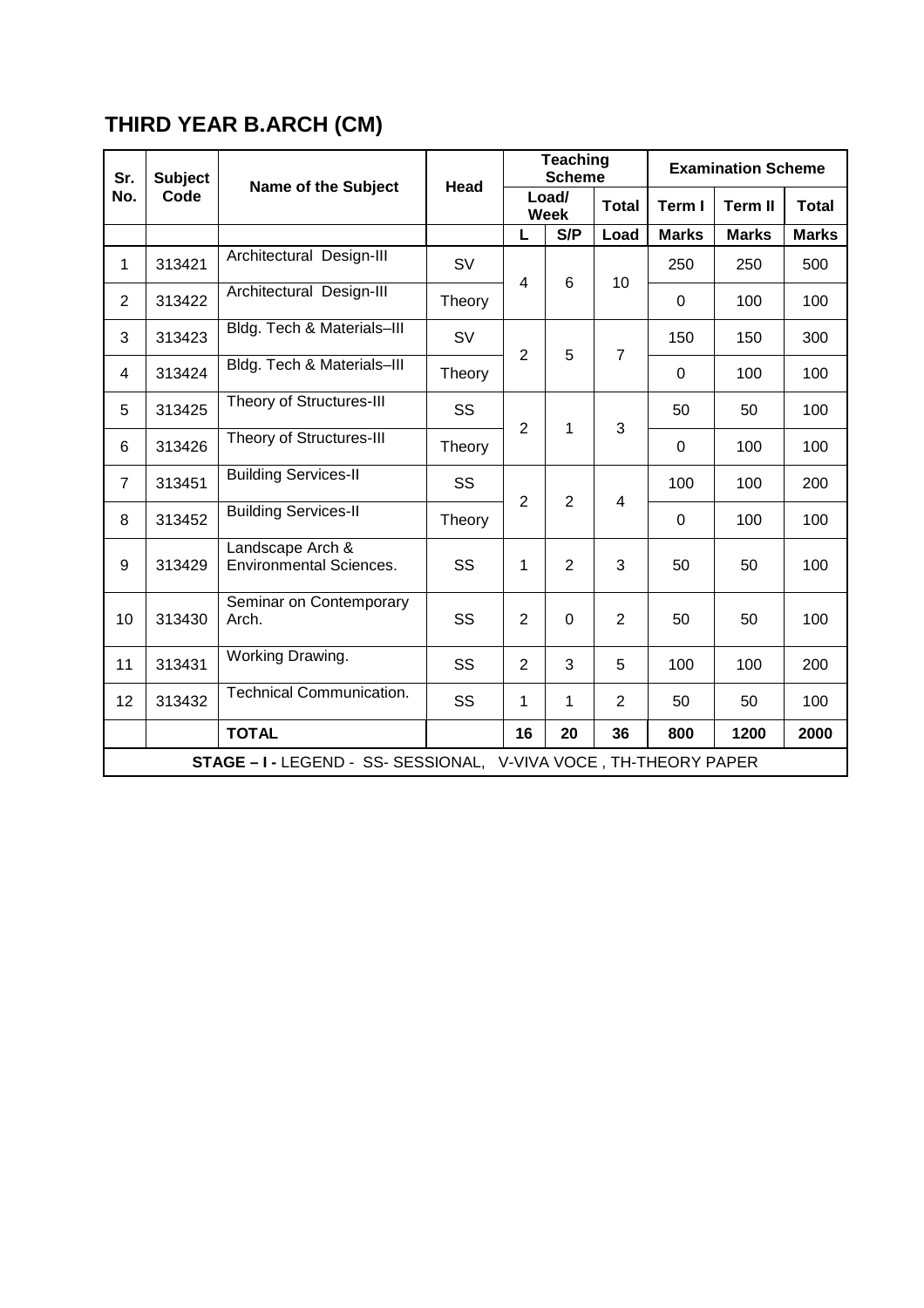### **DETAIL SYLLABUS**

| 313421<br>Subject code: |    | <b>ARCHITECTURAL DESIGN-III (sessional and Viva)</b> |                           |  |
|-------------------------|----|------------------------------------------------------|---------------------------|--|
| 313422                  |    | <b>ARCHITECTURAL DESIGN-III (Paper)</b>              |                           |  |
| <b>TEACHING SCHEME</b>  |    | <b>EXAMINATION SCHEME (Term-I &amp; Term-II)</b>     |                           |  |
| <b>Lecture Periods</b>  | 4  | Sessional (Internal)                                 | 100 marks (for each term) |  |
| (Per week.)             |    |                                                      |                           |  |
| <b>Studio Periods</b>   | 6  | Sessional (External)                                 | 100 marks (for each term) |  |
| (per week)              |    |                                                      |                           |  |
|                         |    | Viva-Voce                                            | 50 marks (for each term)  |  |
| <b>Total Contact</b>    | 10 | <b>Total Sessional marks for</b>                     | 500 marks                 |  |
| Periods per week.       |    | both terms.                                          |                           |  |
|                         |    | Paper                                                | 100 marks                 |  |
|                         |    | <b>Total Marks</b>                                   | 600 marks                 |  |

#### **OBJECTIVES:**

Introduce students to design of buildings with complexities related to services, structure and site planning to accommodate more than one building on a site and help the students to evolve the integrated understanding of the complex relationship between the form, function, context and aesthetics in a building.

#### **COURSE OUTLINE:**

- 1. Introduction to Campus design with reference to design development of campuses developed in the past.
- 2. Integrating function, structure and services in a building, choice of structural system and resultant effect on visual form / aesthetics of building.
- 3. Development of building design program from client or user's requirements and other social, economic and climate context.
- 4. Managing a design project Management of time, compilation, documentation, presentation of information to others and self.
- 5. Labouring the design process, communicating the design.
- 6. Introduction to design philosophy.
- 7. Analysing multiple buildings to be accommodated within a campus and understanding their relationship with each other in context to continuity of form, construction and materials, design theme, climate, etc.
- 8. Analysing activities around the buildings within a campus and understand the same in context to relation of built form and open spaces, elements of landscape, pedestrian and vehicular movement, their segregation, managing sloping sites, contours, etc.
- 9. Designing of progressively complex spaces and buildings in terms of area, typology, function etc, with emphasis on either scale or complexity of the project, or both. Complex of low rise and medium- rise nature, e.g. – Shopping Mall, Nursing homes / Hospitals with residences, Educational Campus for schools. Auditorium for Cinema / performing arts, Museum, Small industrial complex, medium scale hotels and resorts, etc.
- 10. To study a location in a different socio‐geographic setting than the Institute, and document the study done during in the tour in the form of a report with emphasis on relevant aspects like climate, social structure, culture, architectural typology, construction technology, urban fabric, economy, etc or any other issues which need to be considered for envisaging a design project in totality.
- 11. To design in the context of the Location studied, with emphasis on all the aspects that would influence the Design solution.
- 12. To understand various issues and aspects like sustainability, earthquakes, construction, barrier free environments, etc. and study how these could be integrated in the architectural design process.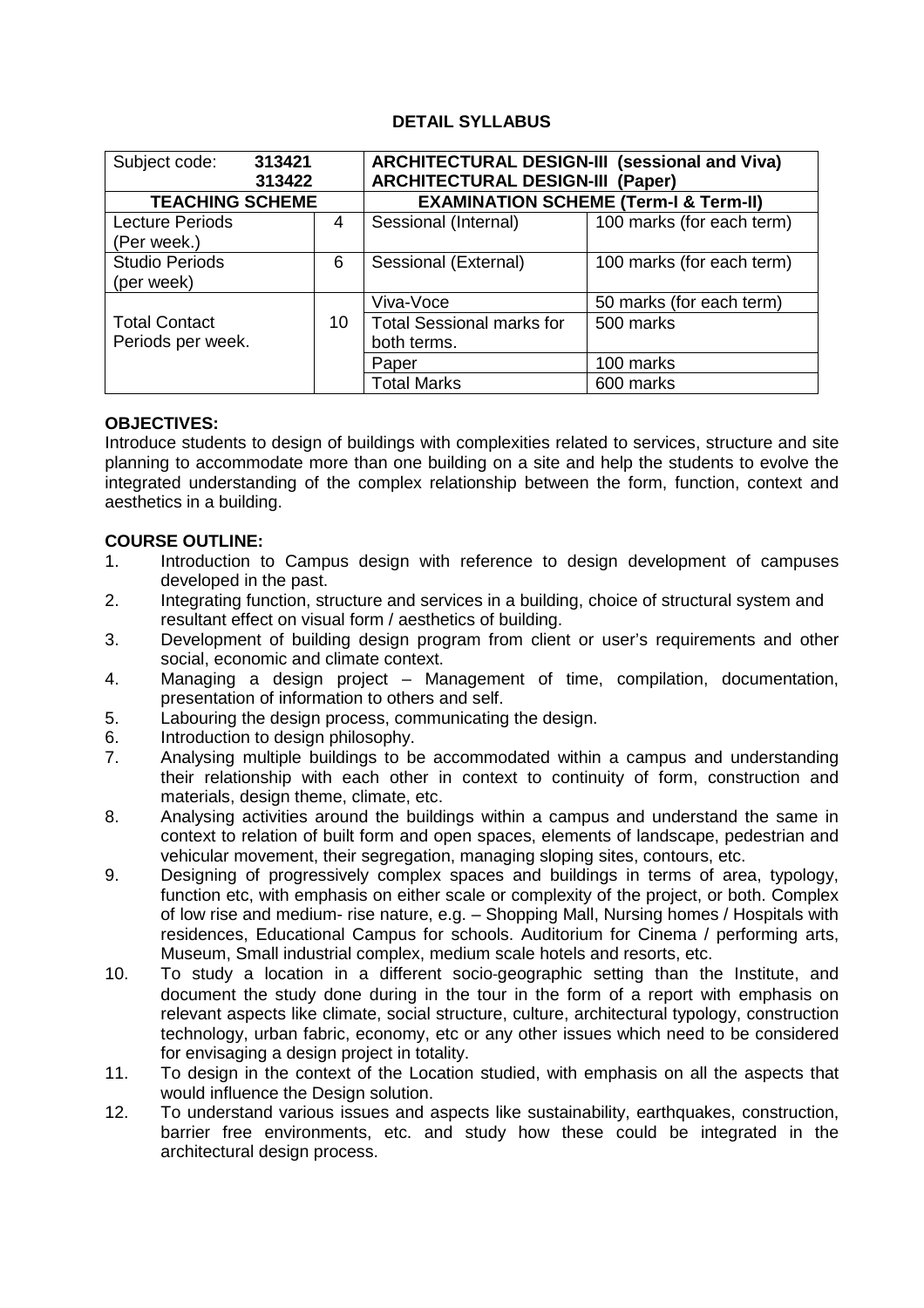#### **SESSIONAL WORK:**

Design projects to be given as assignments could be classified into two types.

#### **Type 'A':**‐ **Long duration projects ( 8**‐**12 weeks)**

These could be:

- I. Project based on Campus Design with emphasis on site planning & relationship of built and open spaces, circulation and movement pattern, activity pattern, architectural character and image, philosophy etc.
- II. System based project ( multistoried / service oriented ) with emphasis on structural system, services like HVAC, electrical, etc. fire frightening systems, parking, rules & regulations etc.

Either I or II could be Issue based Projects‐ designing in the context studied and addressing various issues of the study context like climate, social structure, culture, architectural typology, construction typology, urban fabric, economy etc.

#### **Type B: Short duration Project ( 1**‐**3 weeks)**

These could be projects dealing with a singular aspect at a time, with emphasis on structures / sociology/ sustainability/ earthquake resistant construction/ specialized services / adaptive reuse of buildings / façade design / interiors / industrial building / barrier free environment or any other appropriate aspect.

#### **At least one project of type 'A' and one project of type 'B' to be taken up in a term.**

- Stress shall be give on three dimensional studies through sketch perspectives and models prepared at various stages of design process.
- All Architectural Design Assignments and submissions shall lay emphasis on designing Earthquake Resistant Structures, which will be worked out in consultation with the Teacher of Structures and the Submission work will reflect various technologies adopted.

#### **NOTE:**

In order to have parity in nature and complexity of Design Projects it is Suggested that teachers from all the Colleges teaching the subject of Architectural Design shall meet at the beginning of First and Second Term and finalise the broad outline of the subject topics, its extent and complexity and also the submission requirements.

#### **RECOMMENDED READING:**

- 1. Campus design in India Kanvinde & Miller
- 2. Compus Planning Richard Dober.
- 3. Urban Design. The Architecture of towns and cities. –Paul Sprereingen.
- 4. Exterior design in Architecture \_\_ Ashihara Toshinibu
- 5. Modern Language of Architecture \_\_ Bruno Zevi.
- 6. Modern Movements in Architecture \_\_ Charles Jencks
- 7. Language of Post modern Architecture ‐ Charles Jencks
- 8. Complexities and contradictions in Architecture Robert Venturi
- 9. Architectural Composition. –Rob Krier.
- 10. Pattern Language Christopher Alexander.
- 11. Town Design –Fredrick Gibberd Alexander
- 12. Various monographs and periodicals.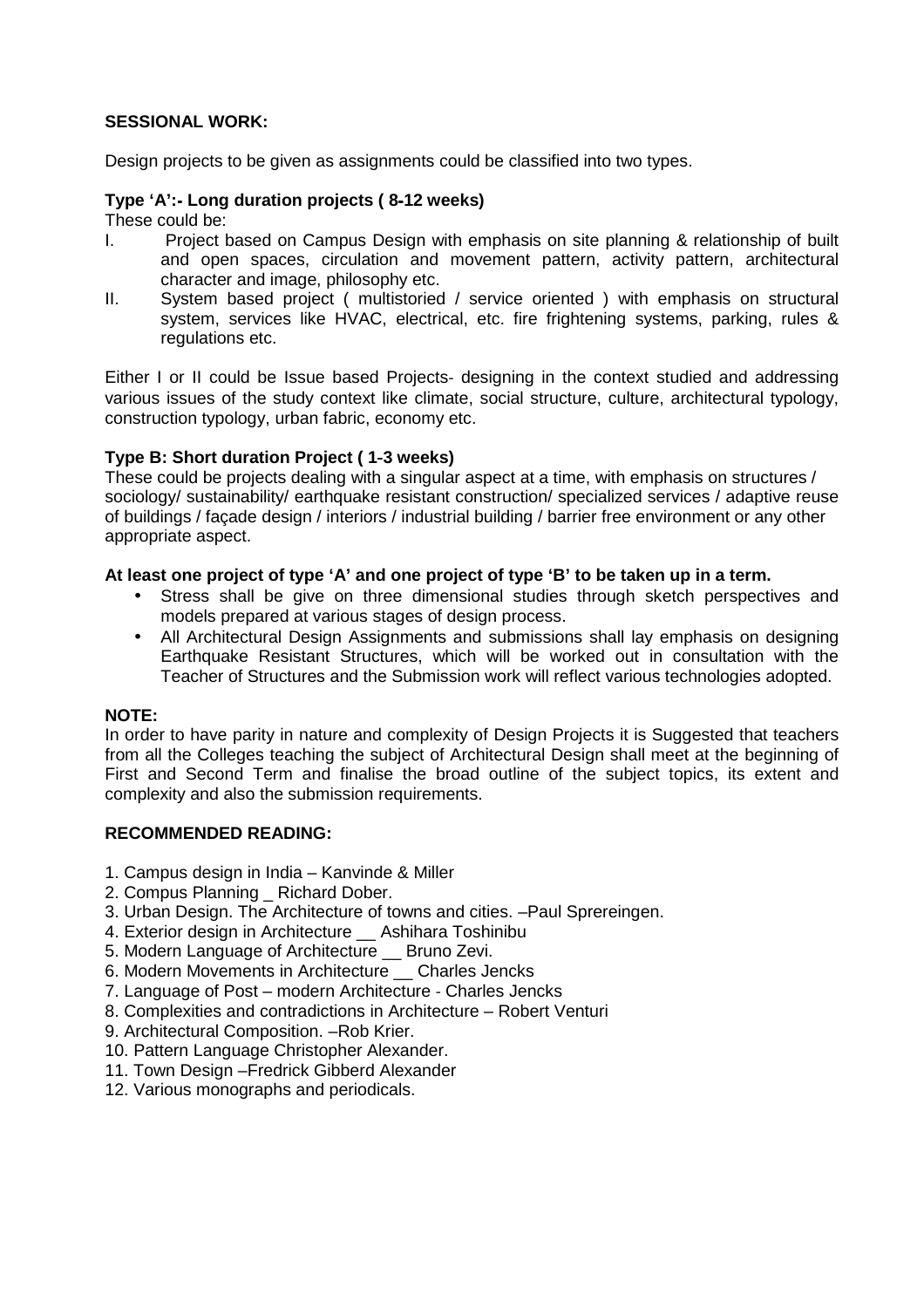| Subject code: 313423                | 313424 |                                                  | <b>BUILDING TECHNOLOGY &amp; MATERIALS -III (sessional and Viva)</b><br><b>BUILDING TECHNOLOGY &amp; MATERIALS -III (Paper)</b> |  |
|-------------------------------------|--------|--------------------------------------------------|---------------------------------------------------------------------------------------------------------------------------------|--|
| <b>TEACHING SCHEME</b>              |        | <b>EXAMINATION SCHEME (Term-I &amp; Term-II)</b> |                                                                                                                                 |  |
| Lecture Periods<br>(Per week.)      | 2      | Sessional (Internal)                             | 50 marks (for each term)                                                                                                        |  |
| <b>Studio Periods</b><br>(per week) | 5      | Sessional (External)                             | 50 marks (for each term)                                                                                                        |  |
|                                     |        | Viva-Voce                                        | 50 marks (for each term)                                                                                                        |  |
| <b>Total Contact</b><br>Periods per | 7      | <b>Total Sessional marks for</b><br>both terms.  | 300 marks                                                                                                                       |  |
| week.                               |        | Paper                                            | 100 marks                                                                                                                       |  |
|                                     |        | <b>Total Marks</b>                               | 400 marks                                                                                                                       |  |

# **OBJECTIVES:**

To introduce students to

- A. Soil types & its behavior under different loading conditions.
- B. Foundation on low load bearing soil.
- C. More about R.C.C. & Steel skeleton structures.
- D. Sliding & Sliding folding doors & bay windows in wood.<br>E. Aluminum & P.V.C. doors and windows.
- Aluminum & P.V.C. doors and windows.
- F. R.C.C. and mass retaining wall.
- G. Reinforced cavity and decorative brickwork.
- H. Simple joinery and design for wood furniture.
- I. Long span structures in R.C.C. & Steel.
- J. Modular Co-ordination & introduction to prefabricated types construction using pre‐cast building components.
- K. Paneling, partition and suspended ceiling in various materials.
- L. Basement construction & waterproofing.
- M. Use of stainless steel in building construction.

**Note :** The portion covered in Third Year out of following topics shall be taught with special reference to Earthquake Resistant Detailing with local practices and regional responses.

# **COURSE OUTLINE:**

- Foundations, Soil Stabilization, Retaining Walls, Plinth Filling.
- Flooring, Walls, Openings.
- Roofs, Parapets, Terraces, Boundary Walls.
- Underground and Overhead Tanks.
- Staircases and isolation of structures.

# **TERM I:**

#### **PART – I**

#### **Foundation:**

- 1.0 Setting out of structures.
- 2.0 Soil types & its behavior under different loading conditions.
- 3.0 Foundation on weak strata.
	- 3.1 Raft Foundation.
	- 3.2 Pile Foundation.
- 4.0 R.C.C. stub columns & stanchion fixing details. (Sketches and notes).

# **PART**‐ **II**

# **Super Structure:**

1.0 Study of R.C.C. framed multi‐storied structure of about ground +four upper floors with specific study of: ‐

1.1 Balconies and Canopies.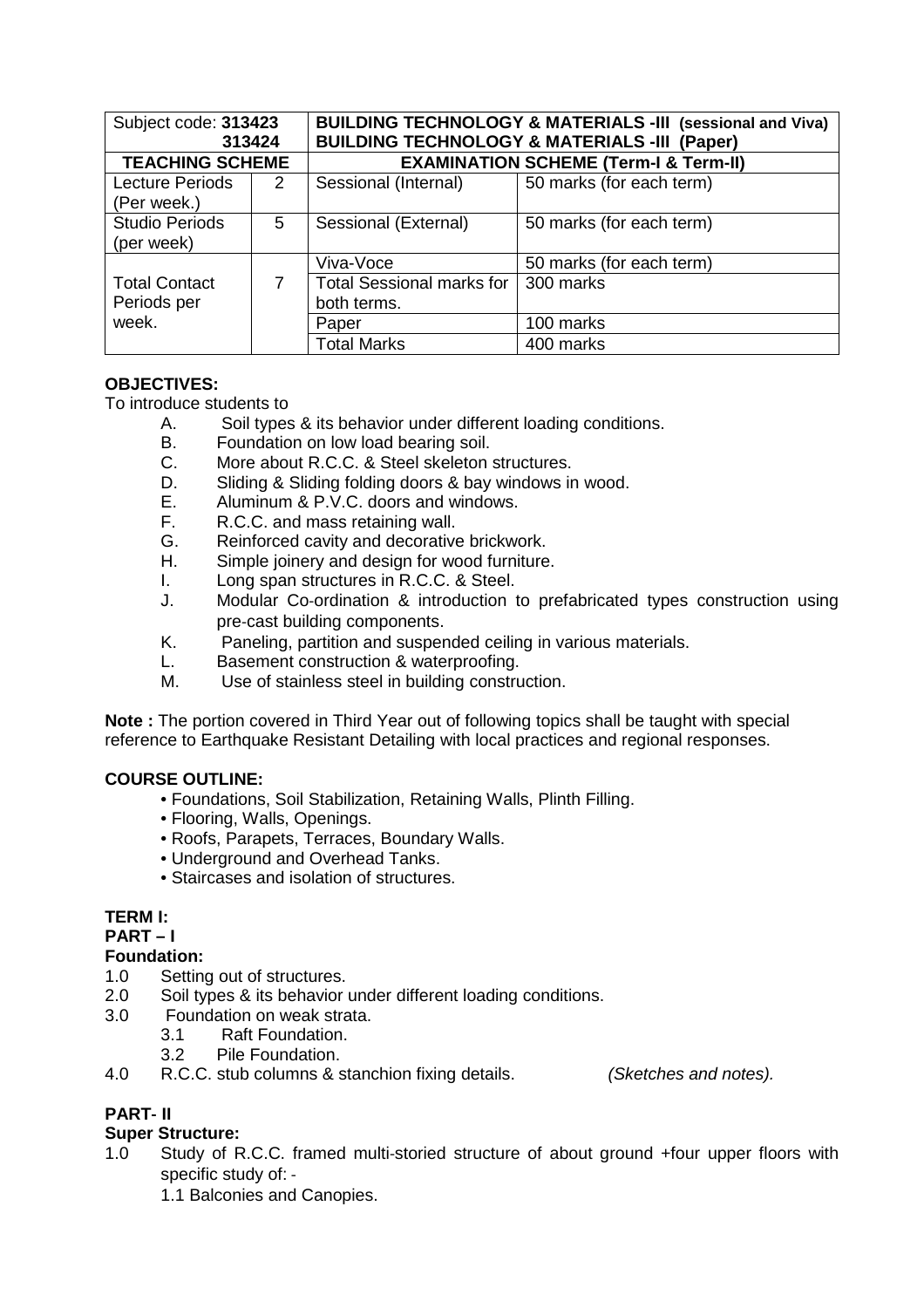1.2 Stairs.

1.3 Lift shafts, machine rooms, etc. Assignment I (Approx. 3 Drawings)

2.0 Medium span steel structures using built-up sections, appropriate roof trusses, lattice construction, castellated beams, cladding details, rain water disposal etc. Assignment II (Approx. 2 Drawings)

3.0 Retaining walls and its terminology, mass retaining wall in bricks, stones etc. and cantilever retaining wall in R.C.C. (Sketches and notes).

4.0 Reinforced brickwork including reinforced brick walls, piers of different thicknesses, reinforced brick lintels and reinforced brick slabs screens and jails.

(Sketches and notes)

# **PART**‐ **III**

### **Roofs & Floors:**

- 1.0 Introduction to long span (up to 25 to 30 mts) construction in steel and reinforced concrete. (Sketches, notes, models, etc.)
- 2.0 Modular co-ordination. Pre-cast building components and systems developed by C.B.R.I. and other renowned National and International research organizations.

Assignment III (Approx. 2 Drawings)

# **PART**‐ **IV**

#### **Materials:**

Sketches, notes, collecting material samples, brochures, visits to sites, place of manufacture, site reports, etc.

- 1.0 Light weight concrete.
- 2.0 Guniting
- 3.0 Ready mix concrete.
- 4.0 Waterproofing‐ cement based chemical based, bituminous and other proprietary systems.
- 5.0 Metal alloys and stainless steel and their application in the building industry.

# **TERM II**

# **PART –I**

#### **Doors and Windows:**

- 1.0 Sliding and Sliding-folding doors in wood. Assignment IV (Approx. 2 Drawings)
- 2.0 Aluminum and PVC doors and windows of proprietary type (Sketches, notes and models)
- 3.0 Bay windows in wood. (Sketches and notes)

# **PART –II**

#### **Furniture & Interior Construction:**

1.0 Simple joinery in wood and wood based products for interiors.

(Models, sketches and notes).

2.0 Paneling and Space dividers using wood, aluminum and steel skeleton and various finishing materials such as Ply-boards, Fibre-boards, Gypsum-boards, metal sheets Plastic extruded sections, etc.‐ Single skin and Double skin.

Assignment V (Approx. 2 Drawings)

3.0 Suspended ceiling in teak wood or metal framing with A.C. sheets, Gypsum boards, Fibre boards,etc. as finishing material. Proprietary system for suspended ceiling.

Assignment VI (Approx 2 Drawings)

4.0 Simple residential furniture in wood and wood derived boards like Divan, Bed, Dinning table, Storage cabinet, Kitchen cabinet, Chair, etc ‐Any 4 items.

Assignment VII (Approx. 2 Drawings)

**Note:** Total no of drawings to be restricted to between 6 to 8 per term.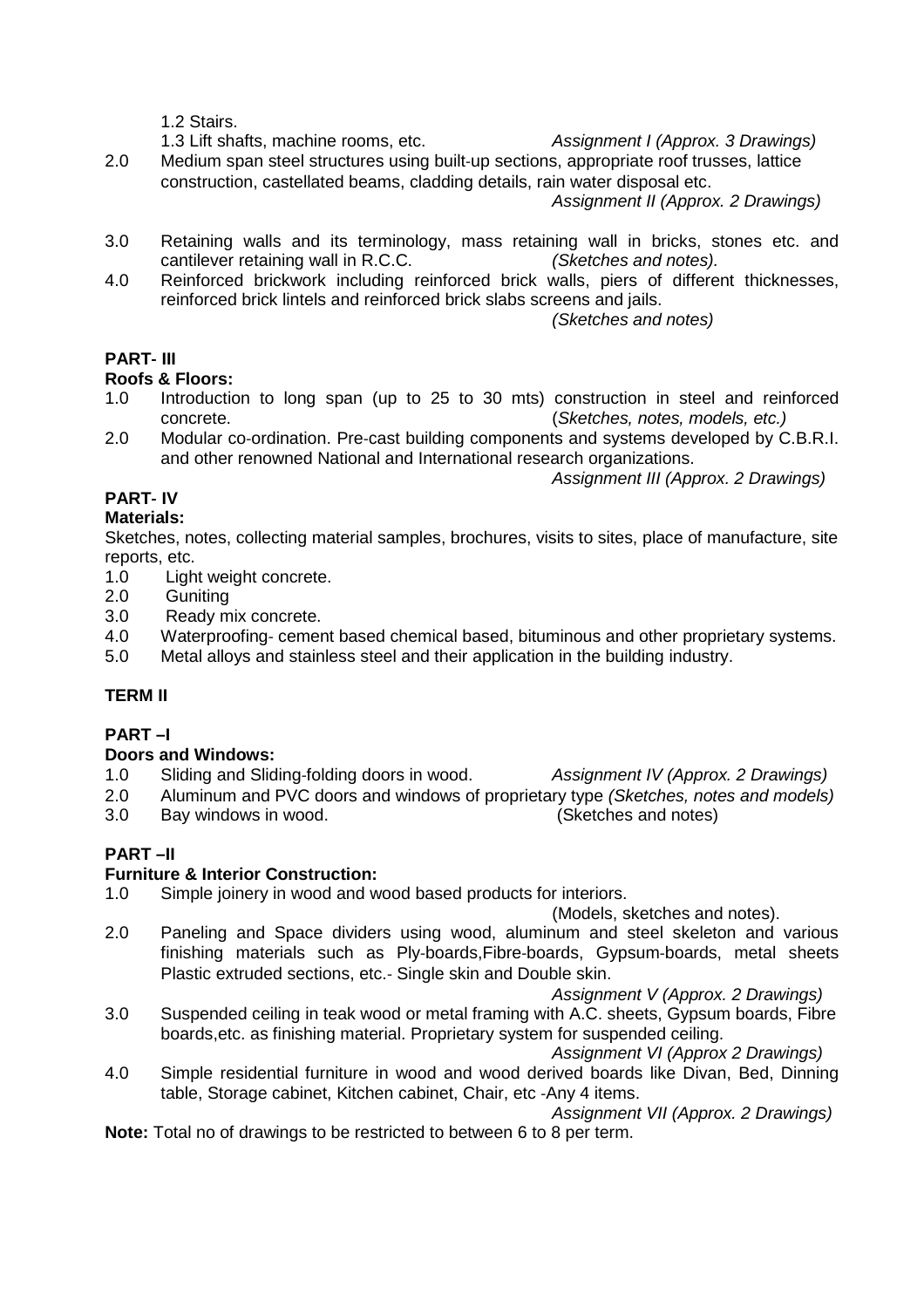# **PART – III**

### **Misc. Construction:**

- 1.0 Single Basement construction with water‐proofing details, etc. (Sketches and notes)
- 2.0 Escalator and elevators planning concepts, terminology and general construction.

(Sketches and notes).

# **PART – IV**

#### **Materials**

Sketches, notes, collecting material samples, brochures, visits to sites and places of manufacture,

reports, etc

- 1.0 Glass and Glass products applicable in building industry.
- 2.0 Polishing of new and old wood and wood derivatives.
- 3.0 Painting.
- 4.0 Rendering.

### **SUBMISSION FORMAT:**

The above mentioned submission format is indicative only.

It is expected that the students develop all round skills in drafting, sketching, model making, and 3‐d graphics and innovative use of computers to understand the basic principles and use it to applied construction problems.

The subject should be effectively linked with architectural design and more stress will be laid to onsite training and hands on experience.

### **DISTRIBUTION OF MARKS:**

Drawings – 40%, Site visit reports, presentations etc. with models, 3D graphics etc. – 40%, Journal – 20%.

#### **REFERENCE BOOKS:**

- 1. Elements of Structures by MORGAN
- 2. Structures in Architecture by SALVADORI

#### **To Study standard building construction**

- 1. Building Construction by MACKAY WB. Vol. 1 to 4
- 2. Construction of Building by BARRY Vol. 1 to 5
- 3. Construction Technology by CHUDLEY R. Vol. 1 to 6
- 4. Building Construction illustrated by CHING FRANCIS D. K.
- 5. Elementary Building Construction by MITCHELL
- 6. Structure and Fabric by EVERET

#### **To study building materials**

- 1. National Building Code and I.S.I. Specifications
- 2. Materials and Finishes by EVERET
- 3. A to Z Building Materials in Architecture by HORNBOSTLE.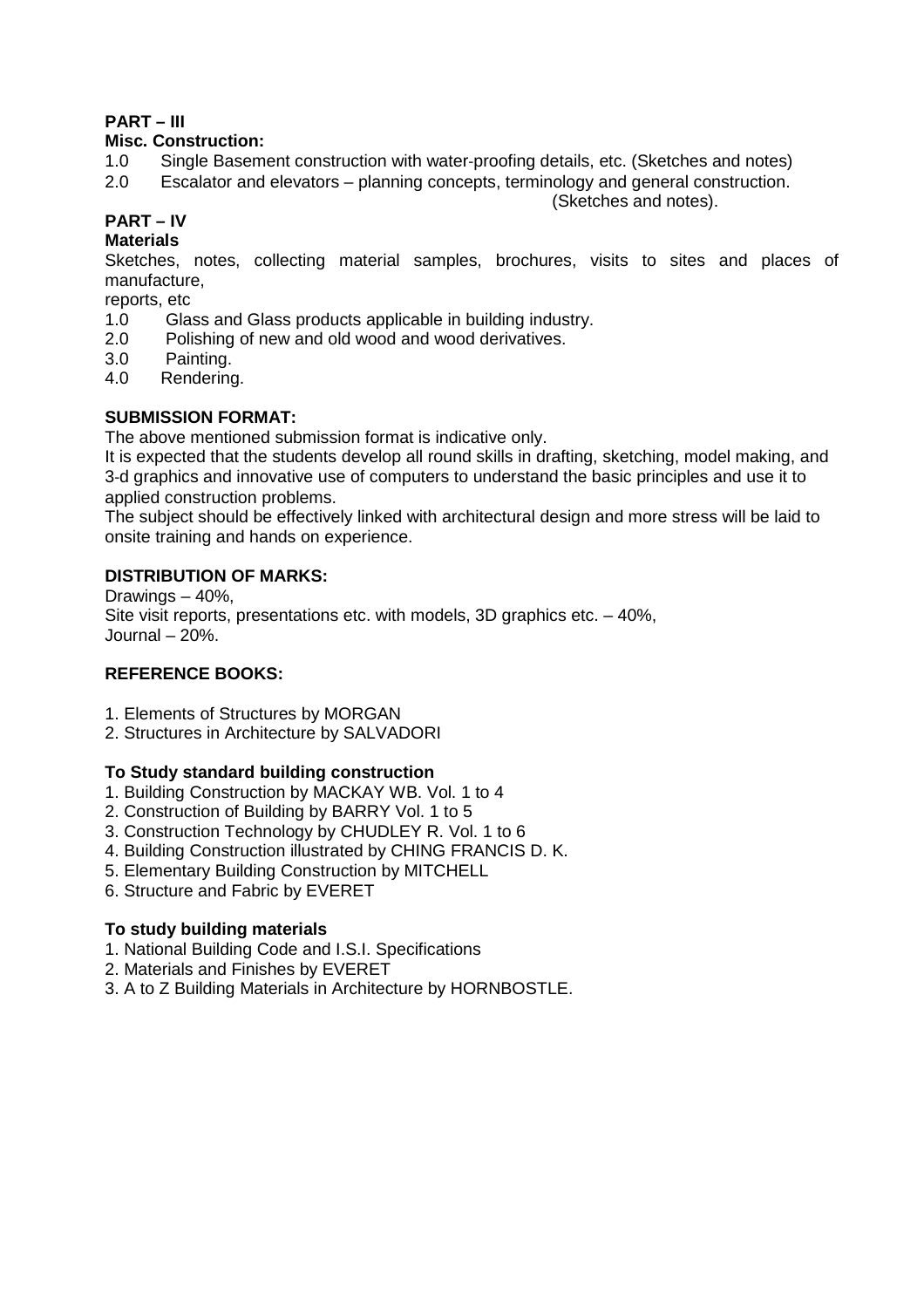| Subject code: 313425<br>313426        |   | <b>THEORY OF STRUCTURES -III (sessional)</b><br><b>THEORY OF STRUCTURES - III (Paper)</b> |                          |  |
|---------------------------------------|---|-------------------------------------------------------------------------------------------|--------------------------|--|
| <b>TEACHING SCHEME</b>                |   | <b>EXAMINATION SCHEME (Term-I &amp; Term-II)</b>                                          |                          |  |
| <b>Lecture Periods</b><br>(Per week.) | 2 | Sessional (Internal)                                                                      | 25 marks (for each term) |  |
| <b>Studio Periods</b><br>(per week)   | 1 | Sessional (External)                                                                      | 25 marks (for each term) |  |
|                                       |   | Viva-Voce                                                                                 | Nil                      |  |
| <b>Total Contact</b><br>Periods per   | 3 | Total Sessional marks for I<br>both terms.                                                | 100 marks                |  |
| week.                                 |   | Paper                                                                                     | 100 marks                |  |
|                                       |   | <b>Total Marks</b>                                                                        | 200 marks                |  |

**NOTE:** While teaching the subject of Theory of Structures Limit State Method shall be adopted instead of Working Stress Method.

### **COURSE OUTLINE:**

- 1. Soil Mechanics: Introduction to soil Mechanics, trial pits, bearing capacities of common soils, various limits, Foundation problems at site. Bulb of pressure etc.
- 2. Retaining Walls.
	- (i) Active and passive pressures of soil.
	- Ranking's theory of Earth pressure.
	- (ii) Masonry retaining walls.
	- (iii) R.C.C. cantilever retaining wall.
	- (iv) Counter fort type retaining wall‐concept and general detailing of counter forts.
- 3 R.C.C. columns with Eccentric loading‐introduction only. No calculations.
- 4 Staircase: Types, loading and design. Details design of simply supported staircases.<br>5 R.C.C. Foundation: details of isolated footing.
- 5 R.C.C. Foundation: details of isolated footing.
- 6 Combined footing.
- 7 Detailed design of rectangular combined footing.
- 8 Introduction to following:
	- (a) Masonry and R.C.C. underground water storage tanks.
	- (b) Elevated water towers.
	- (c) R.C.C. and steel portal frame.
	- (d) Steel columns.
	- (e) Steel plate girders and Crane girder.
	- (f) Steel castellated girder.

(Introduction not to include calculation of any of the elements but the selection criteria, placement of main reinforcement, fabrication producer etc.).

- 9. Introduction to :
	- Trapezoidal footing.
	- Raft footing.
	- Pile foundation.
	- Pile cape.
- 10. Pre‐stressed concrete: Definition, difference between R.C.C. and pre stressed concrete, advantages and disadvantages, type and methods of pre stressing simple problem on calculation of resultant stresses of external forces etc.
- 11. Ultimate load theory : Definition and explanation. Why this theory was developed, difference between working stress block, calculation of balance rectangular simply reinforced section, area of steel required for this Mud to develop working load factor(simple problem on beams only).
- 12. Limit state analysis : Introduction to concept only and I.S. requirements.
- 13. Compound Stanchions :
	- Simple problems.
	- Lacing : Finding spacing and size of lacing.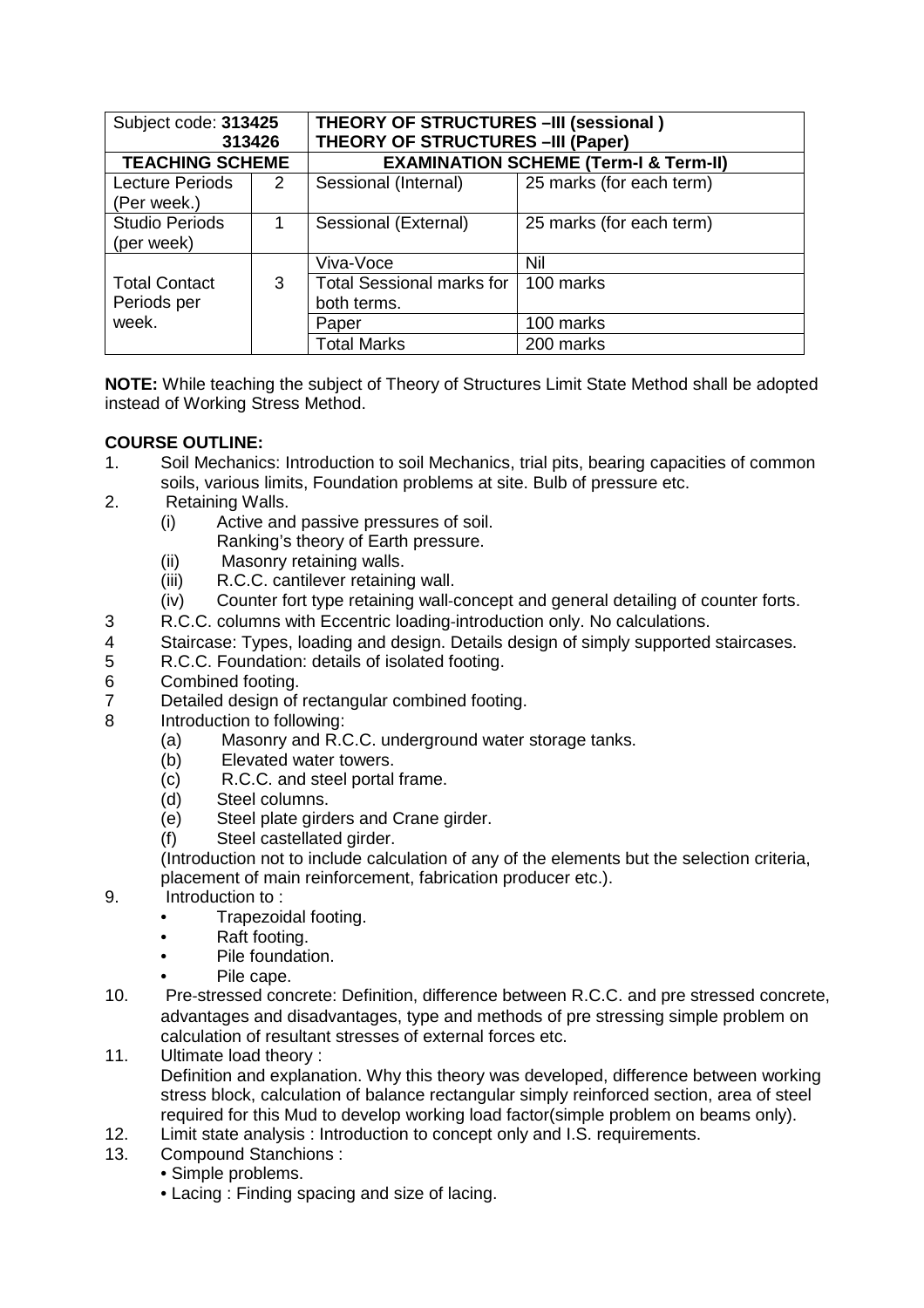- Battens : Finding spacing and size of battens.
- No details design

Design and detailing of a factory building including detailed design and drawings of purlins, trusses and N girders. (Drawing on A2 size sheets). purlins, trusses and N girders.

- 14. Earthquake Resistance Structural Detailing : Seismic Design and detailing of R.C.C. and steel buildings :
	- IS: 1893‐2002. IS: 13920‐1993, IS: 456‐2000, IS : 800‐20045.
	- Special reinforcing and connection details in structural drawings.

# **RECOMMENDED READINGS :**

- 1. Structure in Architecture Salvadori and Heller.<br>2. Design of steel Structures-Vaziranini and Rath
- 2. Design of steel Structures‐Vaziranini and Rathvani.
- 3. Elements of Structures‐Morgan.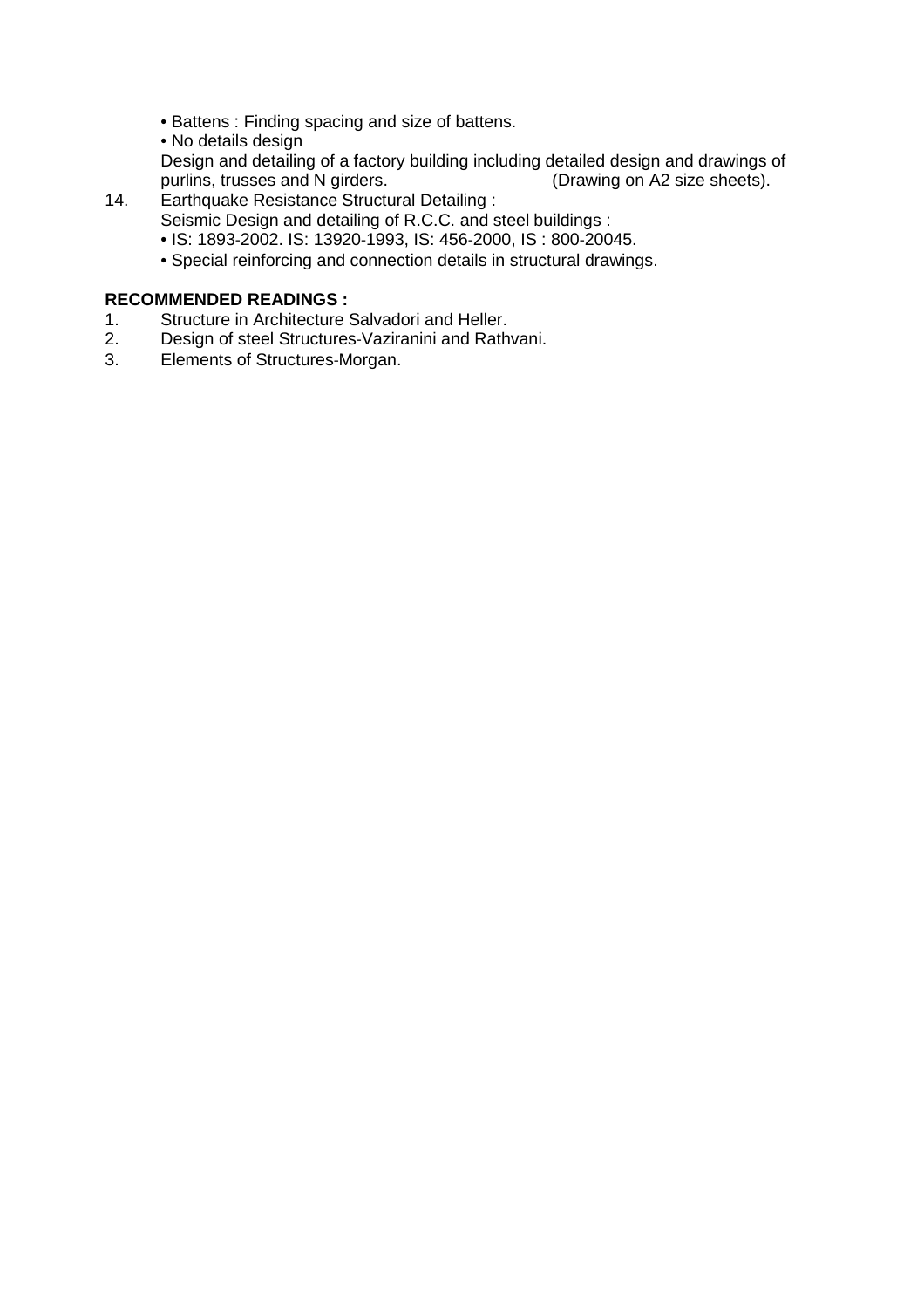| Subject code: 313451                  | 313452 | <b>BUILDING SERVICES III (sessional)</b><br><b>BUILDING SERVICES III (Paper)</b> |                          |  |
|---------------------------------------|--------|----------------------------------------------------------------------------------|--------------------------|--|
| <b>TEACHING SCHEME</b>                |        | <b>EXAMINATION SCHEME (Term-I &amp; Term-II)</b>                                 |                          |  |
| <b>Lecture Periods</b><br>(Per week.) | 2      | Sessional (Internal)                                                             | 50 marks (for each term) |  |
| <b>Studio Periods</b><br>(per week)   | 2      | Sessional (External)                                                             | 50 marks (for each term) |  |
|                                       |        | Viva-Voce                                                                        | Nil                      |  |
| <b>Total Contact</b><br>Periods per   | 4      | <b>Total Sessional marks for</b><br>both terms.                                  | 100 marks                |  |
| week.                                 |        | Paper                                                                            | 100 marks                |  |
|                                       |        | <b>Total Marks</b>                                                               | 300 marks                |  |

**AIM:** To introduce students to the concepts of, indoor environmental quality control and providing ambient / comfortable habitable conditions, by integrating the knowledge of active as well as passive methods, in architectural design aimed at environmental sustainability.

# **TERM 1**

### **COURSE OBJECTIVE:**

- 1. To equip students with the knowledge of mechanical ventilation /HVAC and the required technology for application.
- 2. Integrating these technologies with their architectural design.
- 3. Evolving understanding in students to choose appropriate systems.

# **COURSE OUTLINE:**

#### **AIR CONDITIONING**

- Introduction to mechanical ventilation, forced ventilation, types of fans used, simple calculations to decide on the no. of fans / sizes
- Introduction to fundamental principles of air conditioning. Fluid flow, Heat transfer. Psychometrics of air conditioning processes. Health and comfort criteria, comfort chart. Selection of indoor and outdoor design conditions. Air conditioning systems, selection of systems, ventilation for cooling. Transmission and distribution of conditioned air. Duct size calculations.

# **TEACHING PLAN**

#### **Unit 1**

- a. Forced ventilation‐ types of fans used, calculations to decide on the no of fans required
- b. Air conditioning heating and cooling, air conditioning equipment, air distribution, data and space requirements.
- c. Study of Heat insulating materials, Plastic & Rubbers, Adhesives, Mastic & Sealants.

(Sketches and notes).

# **SESSIONAL ASSIGNMENT**

Assignments shall consists of

- a. Calculating the sizes and no. of fans required to be provided or a specific interior and its layout for the same.
- b. Preparing an air conditioning layout for part of design project, with duct size calculations.
- c. Compiling of required information collected from site visits, market surveys and finding out latest trends and materials for the same.

#### **SESSIONAL ASSESSMENT**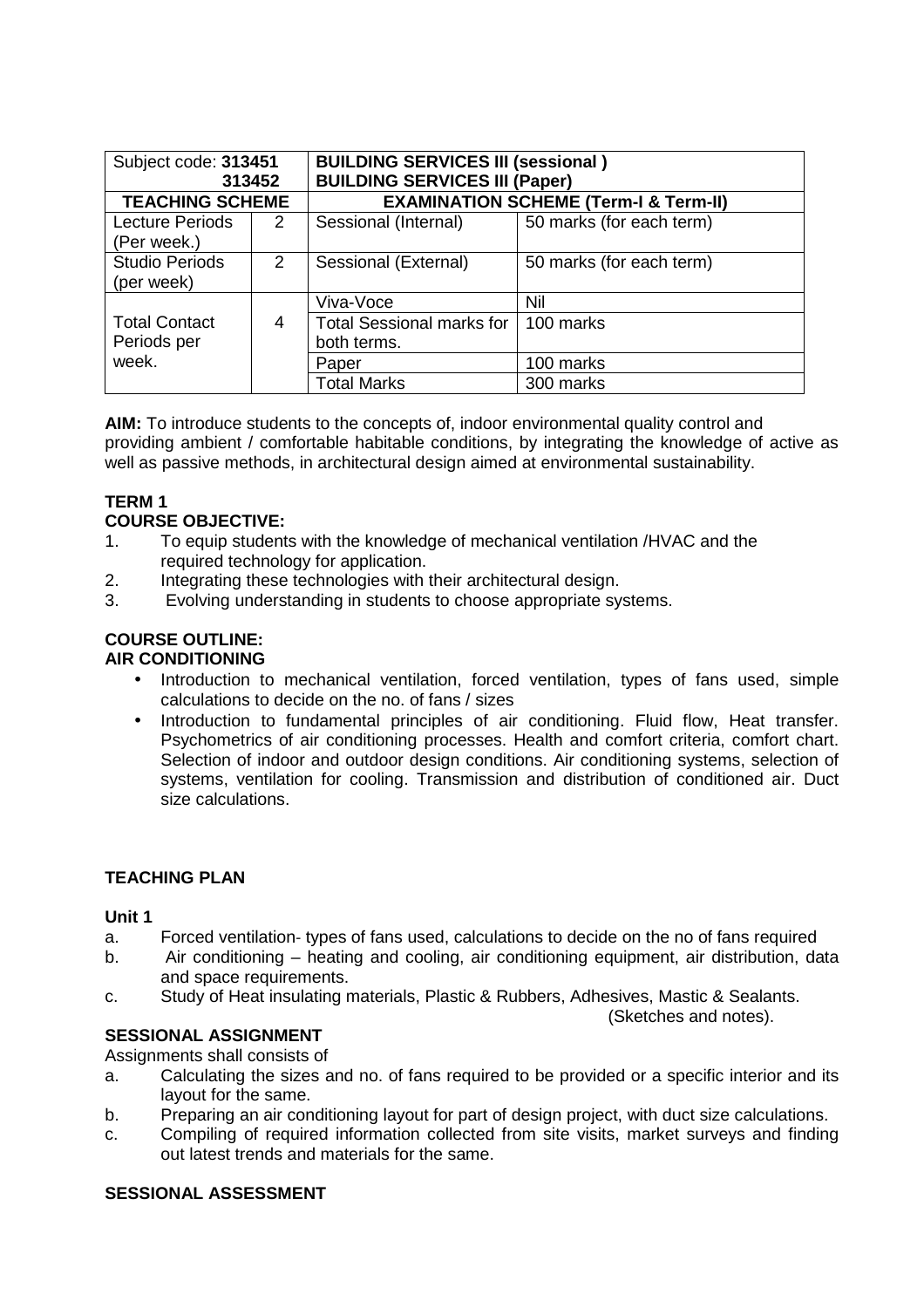- 1. 40% marks will be allotted for compilation of literature, brochures, handbooks, market surveys etc.
- 2. 60% marks shall be allotted for services layouts, with details.

### **TERM II:**

**AIM:** 

- Understanding of design criteria for good hearing conditions in enclosed and open spaces with relation to spatial characteristics and developing the ability to apply the same to architectural design.
- Integrating passive and active fire fighting systems in architectural design projects.

### **COURSE OBJECTIVES:**

- 1. Equip students with the knowledge of acoustics and the required technology, for its application.
- 2. Integrating these technologies with their architectural design.
- 3. Evolving understanding in students to choose appropriate systems.

### **COURSE OUTLINE:**

Introduction to architectural acoustics. Acoustical problems in architectural design. Criteria for good hearing conditions in enclosed and open spaces. Properties of sound. Human ear and its cognizance to hearing. Reverberation; Sabine's formula for reverberation time. Sound absorbing materials, their properties and applications. Acoustical requirements in an auditorium design. Acoustical designs of rooms for speech, music and recording studio. Sound amplification systems. Environmental noise control, air-borne and structure borne noise, control of mechanical noise and vibrations.

Transmission of sound, noise reduction.

Methods of fire‐fighting, rules, regulations and equipment.

# **TEACHING PLAN**

#### **Unit 1. Acoustics**

- a. Brief history of architectural acoustics, acoustical problems as outcome of Contextual influences and limitations of materials and technologies.
- b. Characteristics of sound.
- c. Study of acoustical & sound insulating materials, their classification and application. (Sketches and notes).
- d. Acoustical treatment to various enclosed spaces with calculations of the time of reverberation.
- e. Noise control.
- f. Sound amplification systems.
- g. One live case study.

#### **Unit 2. Fire fighting and fire safety.**

- a. Causes and spread of fire, combustibility of building materials, structural elements and their fire resistance.
- b. Passive control- fire protection in buildings, safety codes, rules and regulations.
- c. Active control‐ fire fighting using fixed and portable firefighting equipment.

#### **SESSIONAL ASSIGNMENT:**

Assignments shall consists of

- a. Calculating the time of reverberation for an enclosed space and designing an acoustical treatment for the same, to achieve good hearing conditions.
- b. Compiling of required information collected from site visits, market surveys and finding out latest trends and materials for the same.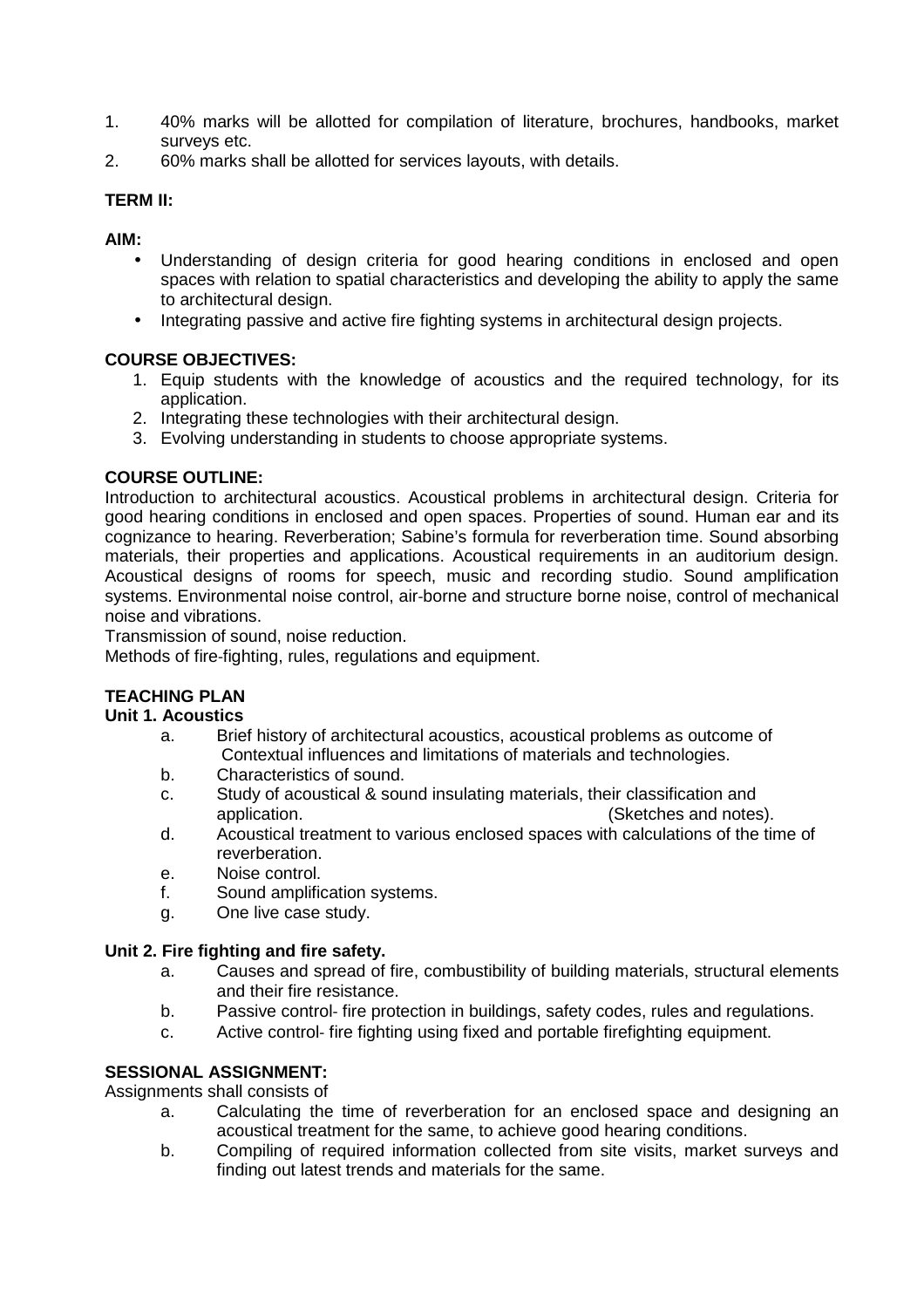c. Case study for fire fighting and fire control for an apartment building, with basement parking.

#### **SESSIONAL ASSESMENT**

- 1. 40% marks will be allotted for compilation of literature, brochures, handbooks, market surveys etc.
- 2. 60% marks shall be allotted for acoustical treatment of an interior space.

### **RECOMMENDED READING:**

- 1. Ernest Tricomi‐ABC of Air conditioning
- 2. Heating and Air Conditioning of buildings.
- 3. Smith, Philips and Sweeney‐Environmental Science
- 4. Doelle Leslie‐Environmental Acoustics
- 5. Knudsen and Harris‐Acoustical designing in architecture
- 6. K.A.Siraskar‐Acoustics in building design
- 7. National Building code.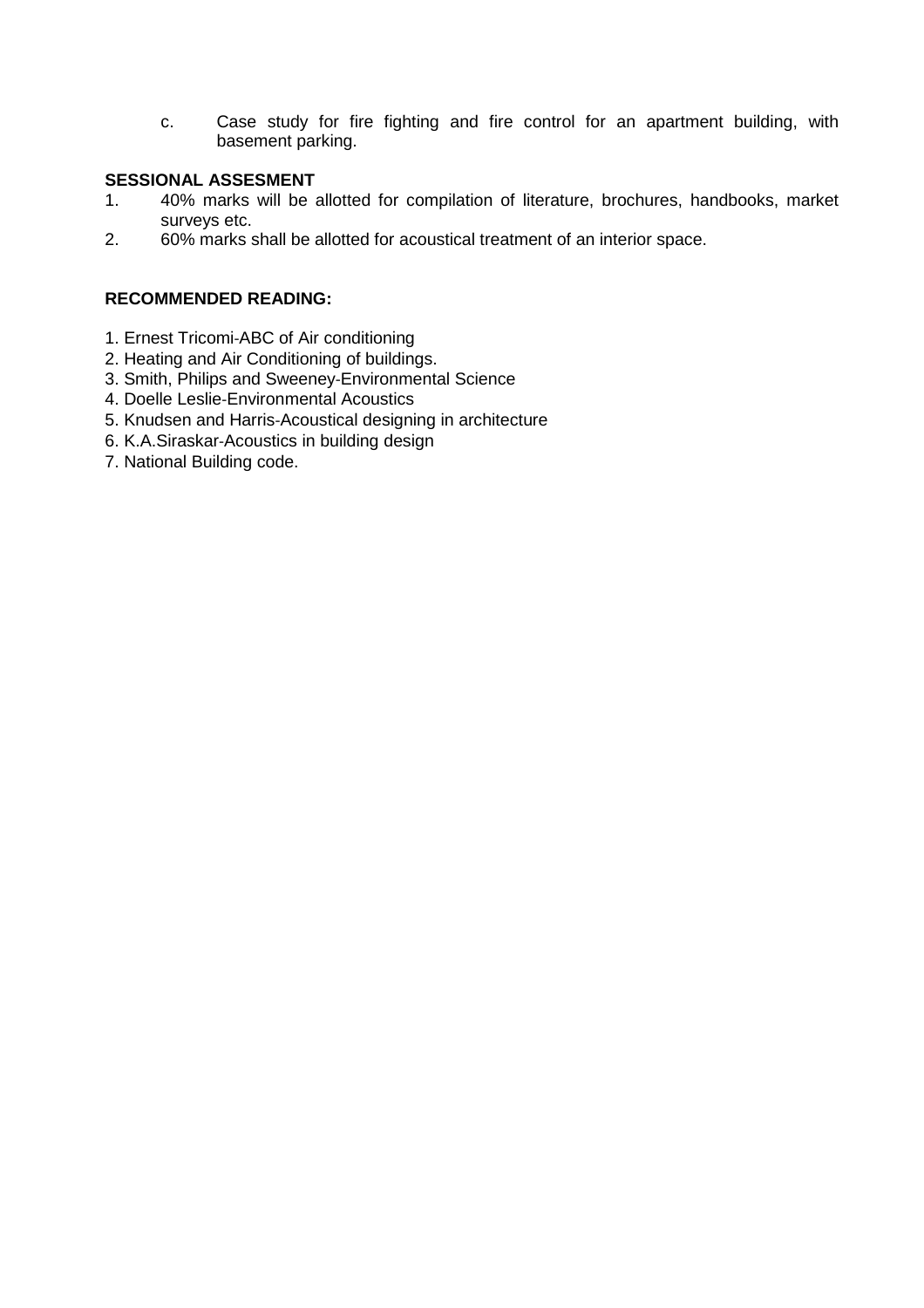| Subject Code: 313429                     |   | <b>LANDSCAPE ARCHITECTURE</b><br>& ENVIRONMENTAL SCIENCES (Sessional)      |                                                             |  |
|------------------------------------------|---|----------------------------------------------------------------------------|-------------------------------------------------------------|--|
| <b>Teaching Scheme</b>                   |   | <b>Examination Scheme</b>                                                  |                                                             |  |
| <b>Lecture Periods</b><br>1<br>per week  |   | Term I and Term II<br>Sessional (Internal)<br>Sessional (External)<br>Viva | 25 marks (for each term)<br>25 marks (for each term)<br>Nil |  |
| <b>Studio Periods</b><br>per week        | 2 | <b>Total sessional marks</b><br>for both terms                             | 100 marks                                                   |  |
| <b>Total Contact</b><br>Periods per week | 3 | Paper<br><b>Total Marks</b>                                                | Nil<br>100 marks                                            |  |

#### **AIM:**

To introduce the students to landscape design and site planning and imbibe importance of integrated design of built & open spaces and evolve understanding of sustainable site development addressing the functional, aesthetic and environmental issues.

# **TERM 1**

### **COURSE OBJECTIVE:**

- a. To introduce the students to Landscape architecture and its scope.
- b. To develop understanding of site analysis and site planning and integrated design of open and built spaces.
- c. To understand the elements and principles of landscape design and role of landscape elements in design of outdoor environments on the site.
- d. To study the changing relationship of man with nature in various parts of the world through various ages and study history of landscape design.

#### **COURSE OUTLINE:**

Introduction to Landscape Design – its scope and objectives; elements and principles of landscape design and their application in outdoor space design; Site studies and site planning : Integration of built and open spaces; Introduction to storm water drainage, planting design & grading. History of landscape design.

#### **TEACHING PLAN**

#### **Unit 1 Introduction**

Introduction of landscape architecture, its scope and understanding the differences between landscape design and building design. Significance of time in landscape design.

#### **Unit 2 Site Studies and Site Planning**

Principles of site planning. Site survey and appraisal – the physical and social context of the site and various site characteristics such as microclimate, topography, hydrology, existing features (natural and manmade), etc. Site suitability analysis. Process of developing a brief for open spaces. Design issues in site planning and siting of buildings. Integrated approach to design of building and open spaces. Introduction to grading, landform modifications and surface water drainage.

#### **Unit 3 Elements & Principles of Landscape Design**

Elements of landscape Design – Landform, water, plants and built elements (hard areas, paths, terraces). Understanding the visual (colour, form, texture) characteristics and also the non‐visual characteristics (smell, touch, sound) characteristics of these elements and their usage to achieve the functional, aesthetic and environmental goals. Principles of landscape design (harmony, balance, contrast, etc.).

#### **Unit 4 History of Landscape Architecture**

Changing relationship of man with nature in various phases in history and its influence on the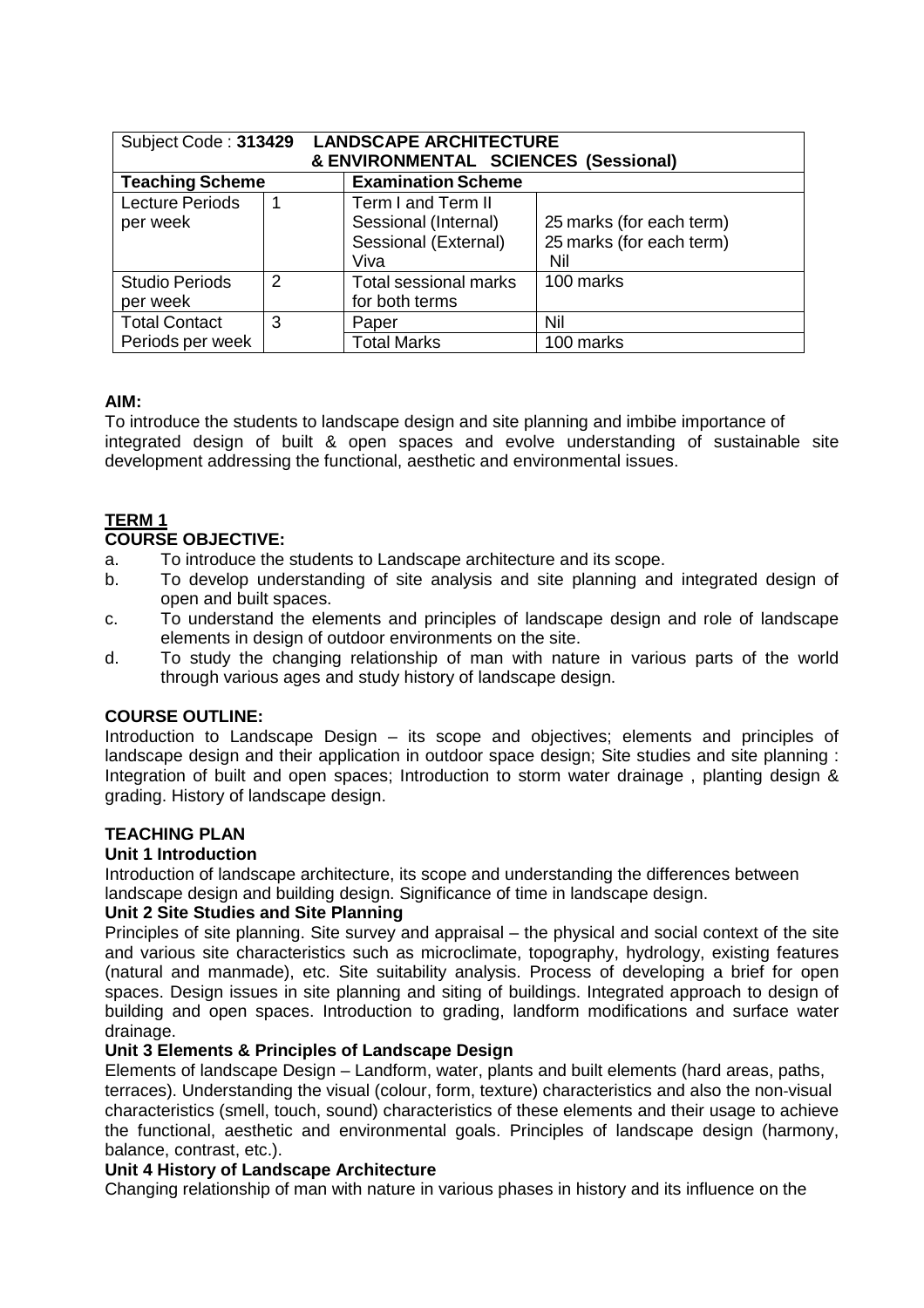environment. Reviewing landscape design and garden design in history in various parts of the world & phases in history – Eastern (India, China, Japan), Western (Egypt, Mesopotamia, Greece, Roman,Medieval, Renaissance & Baroque, English school) and Central (Persia, Islamic landscapes).Industrialization, New towns, Need for parks, Park movement in America. **Contemporary** movements.

#### **SESSIONAL WORK**

- 1. At least one landscape design & site development project (limited to one building on a site) in which students should evolve a rational behind design of open spaces based upon functional aspects, microclimatic analysis including building shadow analysis, visual and spatial character desired and then develop a landscape design. (**60%** of total marks allotted). The design should be presented in form of drawings to explain the landscape development in totality, which shall include comprehensive landscape development plan, site sections, sectional details, planting policy, views etc.
- 2. Written Assignments (**40%** of total marks)
	- a. Unit 3 (Landscape elements): Visit to designed landscapes and preparing case study appraisal report of not less than 1000 words supported by graphics. (10% of total marks)
	- b. Unit 4 (History of landscape architecture) : Detailed essay of at least 1500 words with graphical illustrations based upon the topics in the syllabus on themes such as comparisons, case studies, use of landscape elements in history etc. (10% of total Marks)
	- c. Test on units 1 to 4: 20% of total marks.

# **TERM 2**

#### **COURSE OBJECTIVES :**

- a. To evolve understanding of plant selection for functional, aesthetical and ecological applications in design based upon the plant characteristics and their habits.
- b. To introduce the concepts of sustainable site planning, components of environment and environmental concerns.
- c. To develop understanding of the role of landscape design in evolving sustainable site planning and also in passive climatic control at building and site level.
- d. Introduction to landscape construction and services.
- e. Application of the knowledge of site planning and landscape design to address the environmental issues.

#### **COURSE OUTLINE :**

Plants and Design; Introduction to landscape construction and services (drainage, irrigation, lighting); Execution of a landscape proposal; Environment – components and issues; Environmental concerns: landscape design & sustainable site planning; landscape design in situations such as roof tops & indoor locations; role of landscape design in response to environmental issues in urban areas.

#### **TEACHING PLAN**

#### **Unit 5 Plants and Design**

Study of plant material – trees, shrubs, ground covers and climbers, physical characteristics and habit. Role of plants in landscape design. Plant selection criteria – functional, visual, ecological and micro climatic aspects. Building shadow analysis for ascertaining hard‐soft areas and choice of plants.

#### **Unit 6 Landscape Construction and Services**

Introduction to the landscape services – lighting, surface water drainage systems, irrigation systems. Introduction to construction in landscape – paths, retaining walls, level changes, fences, boundary walls, decks, gates, trellis, pergola etc. Introduction to landform modifications, earthworks and grading. Roof top landscapes and indoor landscapes. Understanding the process of the execution of a landscape proposal.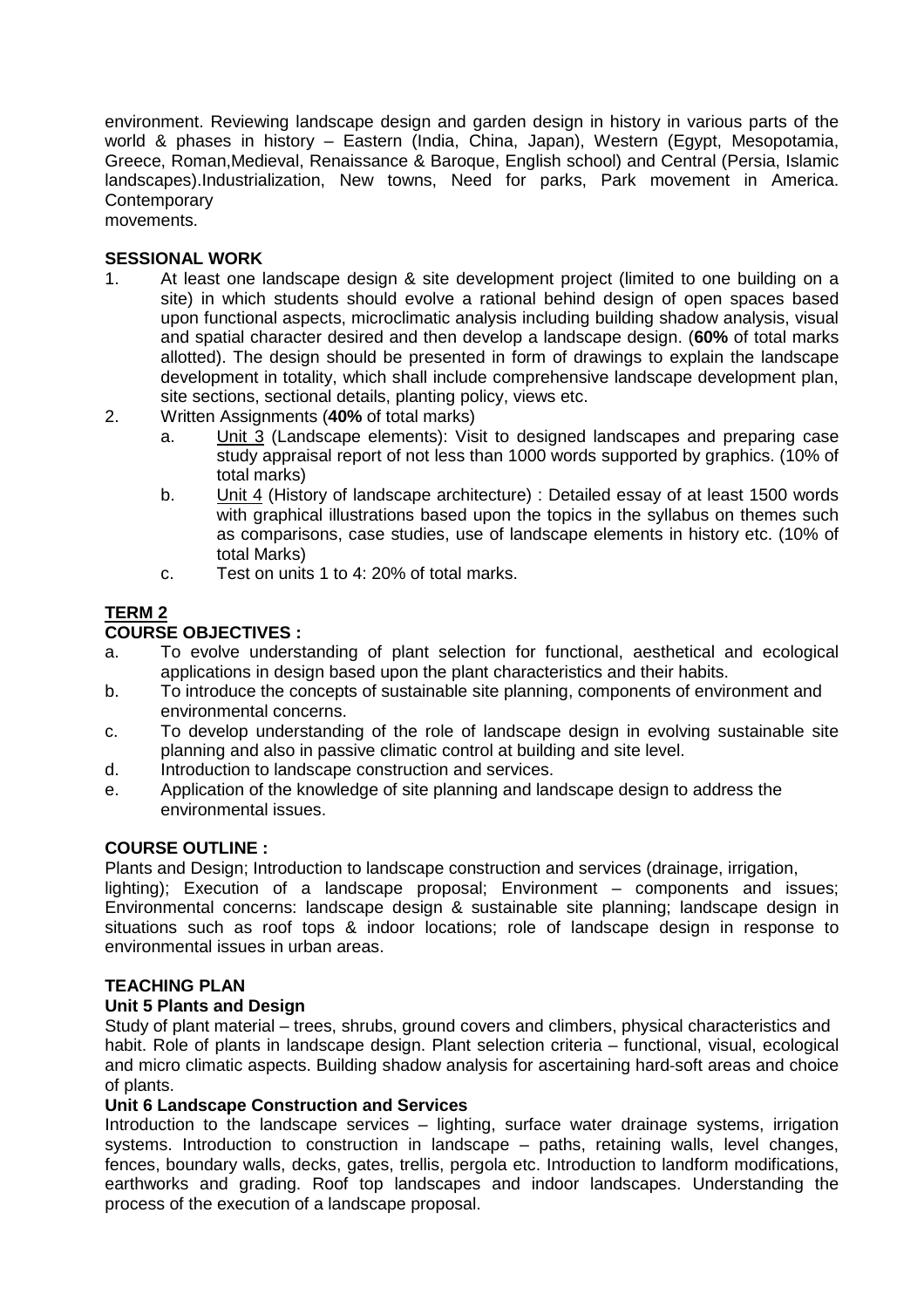### **Unit 7 Environment: Components and Concepts**

Introduction to environment and its components (biotic and abiotic), Concepts of energy and resource conservation, bio‐diversity, pollution, green house effect, ozone layer depletion, sustainability.

#### **Unit 8 Environmental Concerns, Landscape Design and Sustainable Site Planning.**

Application of the knowledge of site planning and landscape design to address the environmental issues, achieve passive climatic control and evolve sustainable site plan. Water harvesting (roof water, recharging ground water), solid waste management (vermiculture pits, composting, degradable and non‐degradable wastes). Root zone treatment. Sewage treatment plant. Landscape design in response to environmental problems in urban areas.

#### **SESSIONAL WORK**

- 1. At least one campus planning project (with more than two buildings on the site) from the third year architectural design which the student has undertaken. A comprehensive site and landscape development plan should be submitted along with supporting background work such as site analysis, slope analysis, zoning rationale, building program analysis. Design proposal should include a comprehensive landscape development plan, Site sections,planting policies, details of civil work items such as steps, retaining wall, planters etc.,surface water drainage concept. (**70%** of total Marks).
- 2. Written Assignments (**30%** of total marks)
	- a. Unit 5 (Plants and design): Study and documentation of at least four plants to understand their characteristics and use in landscapes. (10% of total marks)
	- b. Unit 7 & 8 (Environment): Literature or case study review and discussion of any one environmental issues pertinent to the syllabus. (10% of total marks).
	- c. Test on units 5 to 8: 10% of total marks.

#### **RECOMMENDED READINGS**:

- 1. **Appleton, J**. The Experience of Landscape, London: John Wiley & Sons. 1995.
- 2. **Bose, T.K. and Choudhary, K.**Tropical Garden Plants in Colour. Horticulture and Allied Publishers. 1991.

3. **Botkin D. B. & Keller E.A**. Environmental Science: Earth as a Living Planet. NY: John Wiley & Co. 1995.

4. **Dee, C**. Form and Fabric in Landscape Architecture : A visual introduction, UK : Spon Press.2001.

5. **Eckbo, G**. Urban Landscape Design, NY: McGraw Hill Book Company.1964.

6. **Gopalaswamiengar, K.S**. Complete Gardening in India, 4th ed. Bangalore: Gopalswamy Parthasarathy. 1991.

7. **Jellicoe, G. & Jellicoe, S**. The Landscape of Man, London: Thames and Hudson. 1991.

8. **Kanvinde A. & H. James Miller.** Campus Design in India: Experience of a Developing Nation. Jostens/American Yearbook Co, 1969.

9. **Kaplan, R., Ryan, R. L. and Kaplan, S**. With People in Mind – Design and Management of Everyday Nature, Island Press. 1998.

10. **Laurie, M**. An Introduction to Landscape Architecture, NY : American Elsevier Pub.Co Inc.1975.

11. **Lyall S**. Designing the New Landscape. UK :Thames & Hudson. 1998.

12. **Lynch, K**. Site Planning, Cambridge : The MIT Press. 1962

13. **McHarg I**. Design with Nature. NY : John Wiley & Co. 1978.

14. **Motloch, J. L**. Introduction To Landscape Design, US: John Wiley and sons. 2001.

- 15. **National Building Code of India**. New Delhi : Indian Standards Institution. 2005.
- 16. **Randhawa M.S**. Flowering Trees. New Delhi : National Book Trust. 1998.
- 17. **Rutledge, A.J**. Anatomy of a Park, NY : McGraw Hill Inc. 1971.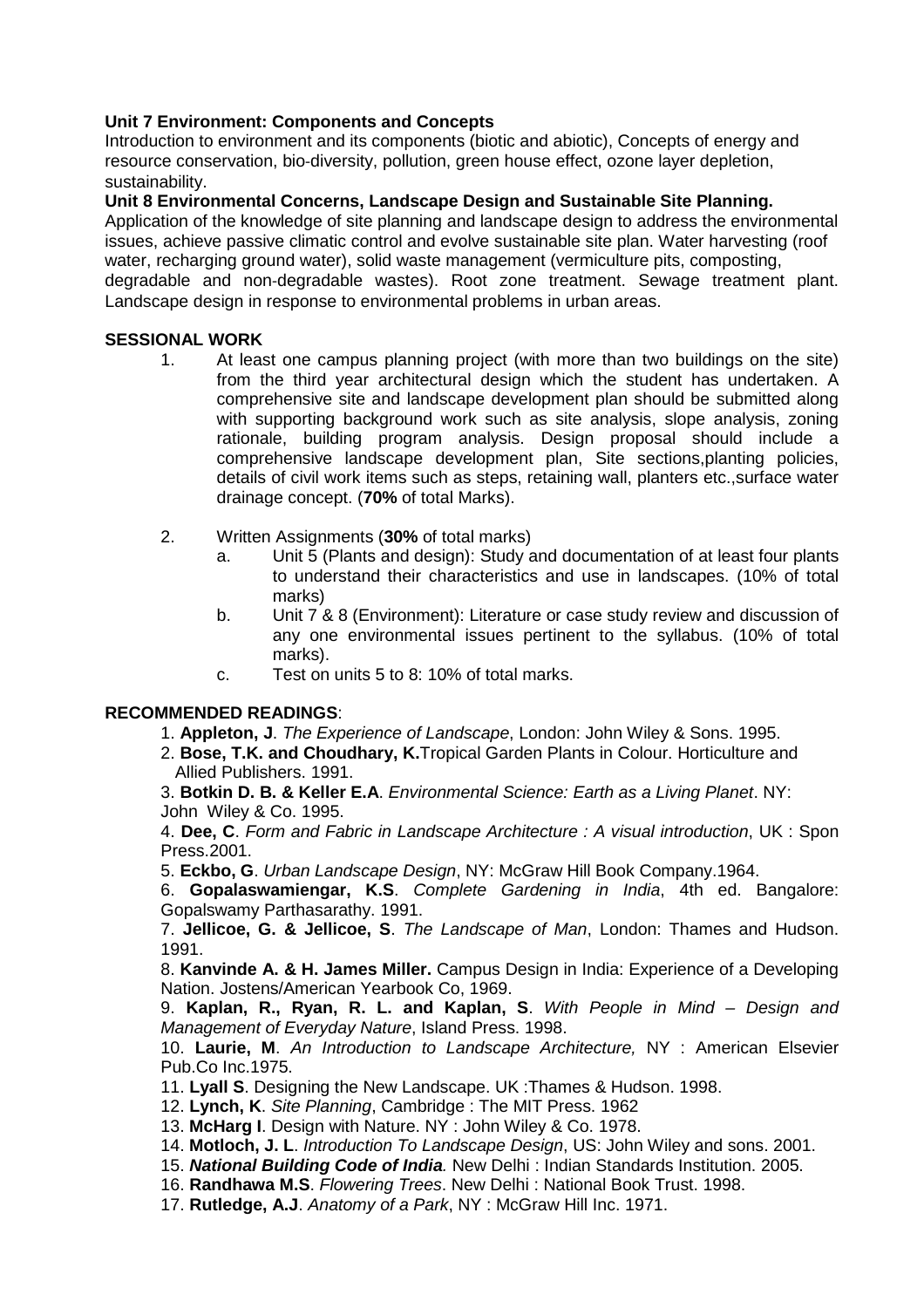18. **Simonds, J.O**. Landscape Architecture : The Shaping of Man's Natural Environment, NY : McGraw Hill Book Co. Inc. 1961.

19. **Thompson, I. H** . Ecology, Community And Delight: Sources Of Values In Landscape Architecture, London : E & FN Spon.2000.

20. **Williams, S**. Outdoor recreation and the urban environment, London : **Routledge.**  1995**.**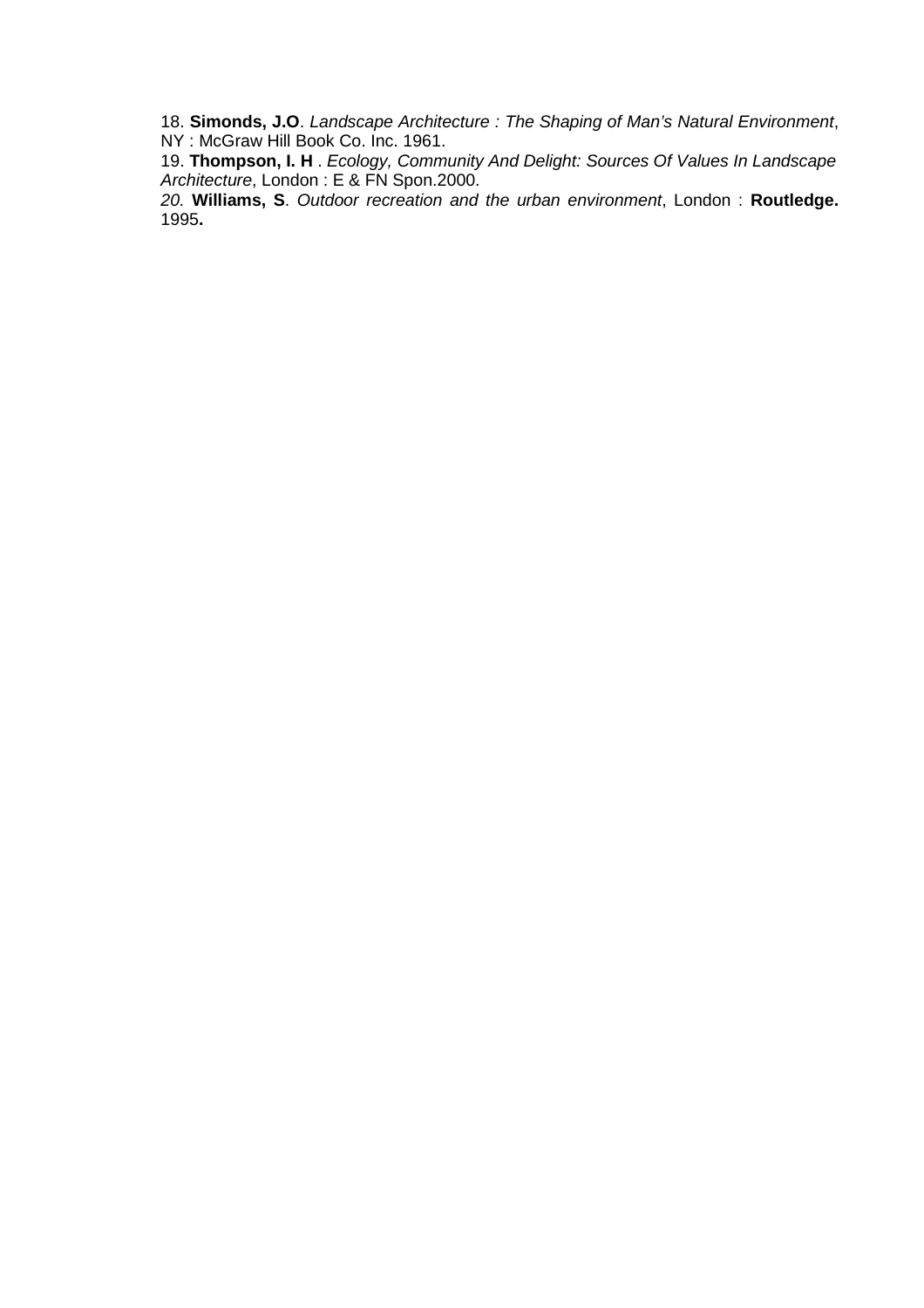|                        |               | Subject Code: 313430 SEMINAR ON CONTEMPORARY ARCHITECTURE (Sessional) |                          |  |
|------------------------|---------------|-----------------------------------------------------------------------|--------------------------|--|
| <b>Teaching Scheme</b> |               | <b>Examination Scheme</b>                                             |                          |  |
| Lecture Periods        | 2             | Term I and Term II                                                    |                          |  |
| per week               |               | Sessional (Internal)                                                  | 25 marks (for each term) |  |
|                        |               | Sessional (External)                                                  | 25 marks (for each term) |  |
|                        |               | Viva                                                                  | nil                      |  |
| <b>Studio Periods</b>  |               | Total sessional marks                                                 | 100 marks                |  |
| per week               |               | for both terms                                                        |                          |  |
| <b>Total Contact</b>   | $\mathcal{P}$ | Paper                                                                 | nil                      |  |
| Periods per week       |               | <b>Total Marks</b>                                                    | 100 marks                |  |

#### **COURSE OBJECTIVES:**

Modern architecture is the synthesis of a series of progressive movements since post industrial period. It is necessary for students to understand these movements, styles, buildings, construction, and contribution of masters in a wider context.

#### **COURSE OUTLINE:**

The study includes the progressive developments of the requirements, architectural character and technological advancements of each period / style. The analytical study must include examples and sketches with highlighting the relevant features. The study emphasizes to inculcate the research spirit and awareness of architectural heritage among the students.

### **TERM I**

Socio political and other influences Philosophies, approaches and purposes Architectural, constructional and other features Contribution of the pioneers

Following movements / schools / styles (3 to 9) to be studied with relevant examples based on the above mentioned points:

- 1. Industrial Revolution: new materials, methods and requirements
- 2. Revivalism: Neo Classic, Neo Gothic
- 3. Arts & Crafts Movement
- 4. Art Nouveau Style
- 5. Expressionism
- 6. Bauhaus
- 7. De Stijl
- 8. International Style
- 9. Post Modernism
- 10. Colonial architecture in India

#### **SESSIONAL WORK**

The Sessional work shall comprise of individual work of the student completed under the guidance and supervision of the subject teacher as follows:

- 1. **Journal:** Hand written journal with notes and manually drawn sketches of relevant examples on the above mentioned syllabus contents: **30 marks**
- 2. **Project work**: a report or graphical representation or a model of any relevant topic from the above mentioned syllabus contents: **20 marks**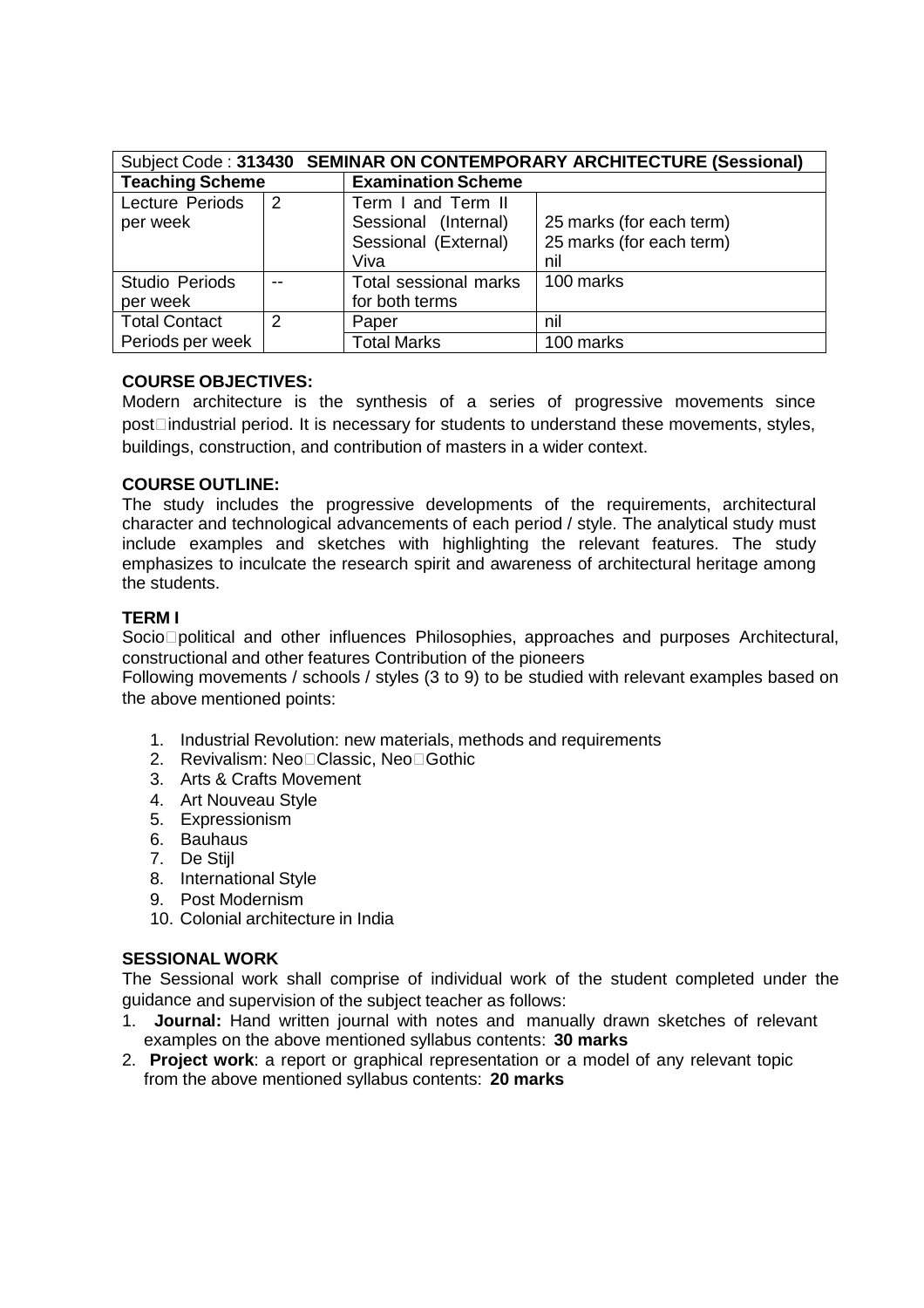#### **TERM II**

- 1. **Seminar**: on Contemporary architecture with global context as Styles / Movements / contribution of any international architects / significant buildings
- 2. **Measured Drawing**: Any significant structure relevant to three years of syllabus contents.

#### **SESSIONAL WORK**

The Sessional work shall comprise of **individual work** of the student completed under the guidance and supervision of the subject teacher as follows:

1. **Seminar**: a report of the seminar presented of any relevant topic from syllabus contents (appx.1500 words): **25 marks**

2. **Measured Drawing:** Manually drawn (one A1 or A2 size sheet per student): **25 marks**

#### **RECOMMENDED READINGS:**

- 1. Modern Architecture since 1900 by William Curtis
- 2. Modern Architecture (Vol. I & II) by Manfredo Tafuri, Francesco Dal Co
- 3. A History of Western architecture by David Watkin
- 4.The Story of Western Architecture by Bill Risebero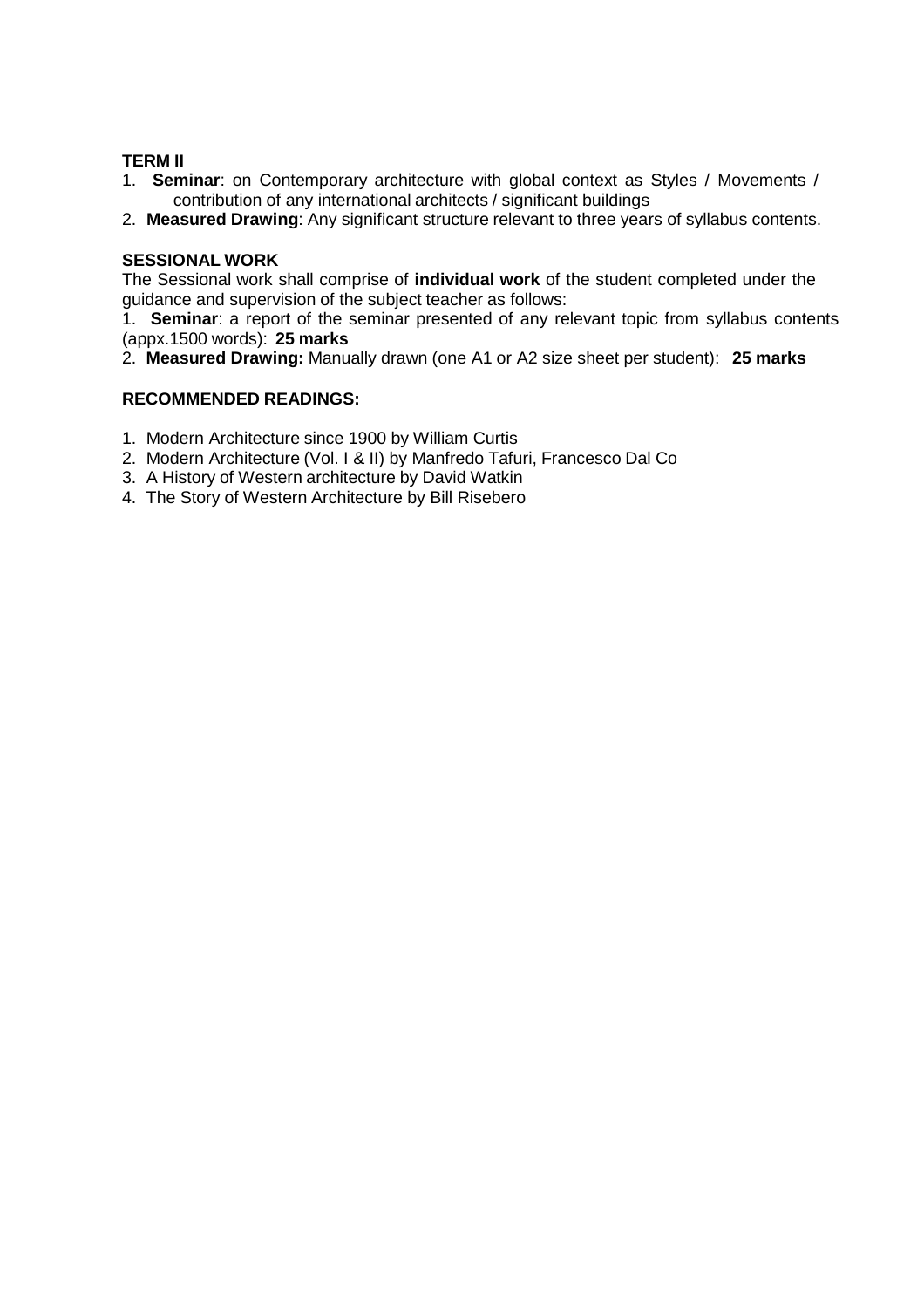| Subject Code: 313431 WORKING DRAWING (Sessional) |   |                           |                          |  |  |
|--------------------------------------------------|---|---------------------------|--------------------------|--|--|
| <b>Teaching Scheme</b>                           |   | <b>Examination Scheme</b> |                          |  |  |
| Lecture Periods                                  | 2 | Term I and Term II        |                          |  |  |
| per week                                         |   | Sessional (Internal)      | 50 marks (for each term) |  |  |
|                                                  |   | Sessional (External)      | 50 marks (for each term) |  |  |
|                                                  |   | Viva                      | nil                      |  |  |
| <b>Studio Periods</b>                            | 3 | Total sessional marks     | 200 marks                |  |  |
| per week                                         |   | for both terms            |                          |  |  |
| <b>Total Contact</b>                             | 5 | Paper                     | nil                      |  |  |
| Periods per week                                 |   | <b>Total Marks</b>        | 200 marks                |  |  |

**AIM :** To enable the students to prepare working drawings of an architectural project and imbibe the significance of working drawings from the point of view of execution of the work on site and as important component of tender documents.

#### **OBJECTIVES :**

- The students should be able to prepare drawings in sufficient details such that the contractor is able to construct a building as per the design.
- Graphical presentation of all the components of a building along with dimensioning and annotations.
- Understand and apply IS Codes and internationally accepted norms / conventions / methods of preparing a working drawing along with tabulation of schedules of materials, finishes and hardware.
- Linking up working drawings / specifications / bill of quantities in an architectural project.

#### **TERM I :**

- One working drawing of a  $2^{nd}$  yr. architectural design project having load bearing structure with minimum 100 sq. m. carpet area.
- At least two details such as doors/windows/railings/kitchen platform etc.
- Total no of drawings (approx 6 to 8 of A1 size)

#### **TERM II :**

- One working drawing of any project of minimum 200 sq.m. from Third Year Architectural Design project having frame construction and minimum G+1 structure.
- Introduction to preparing drawings for approval of local authorities for a residential unit Having G+1 structure.
- Details of civil work of staircase and a toilet.
- Interior working drawing of a room from the project with at least details of two furniture types : 1 drawing A1 size.
- Total No of drawings (approx.6to 8 of A1 size.)

The drawings may be manually drafted or computer generated as per the choice of students and availability of computers with the college.

### **REFERENCES:**

Architects Working Details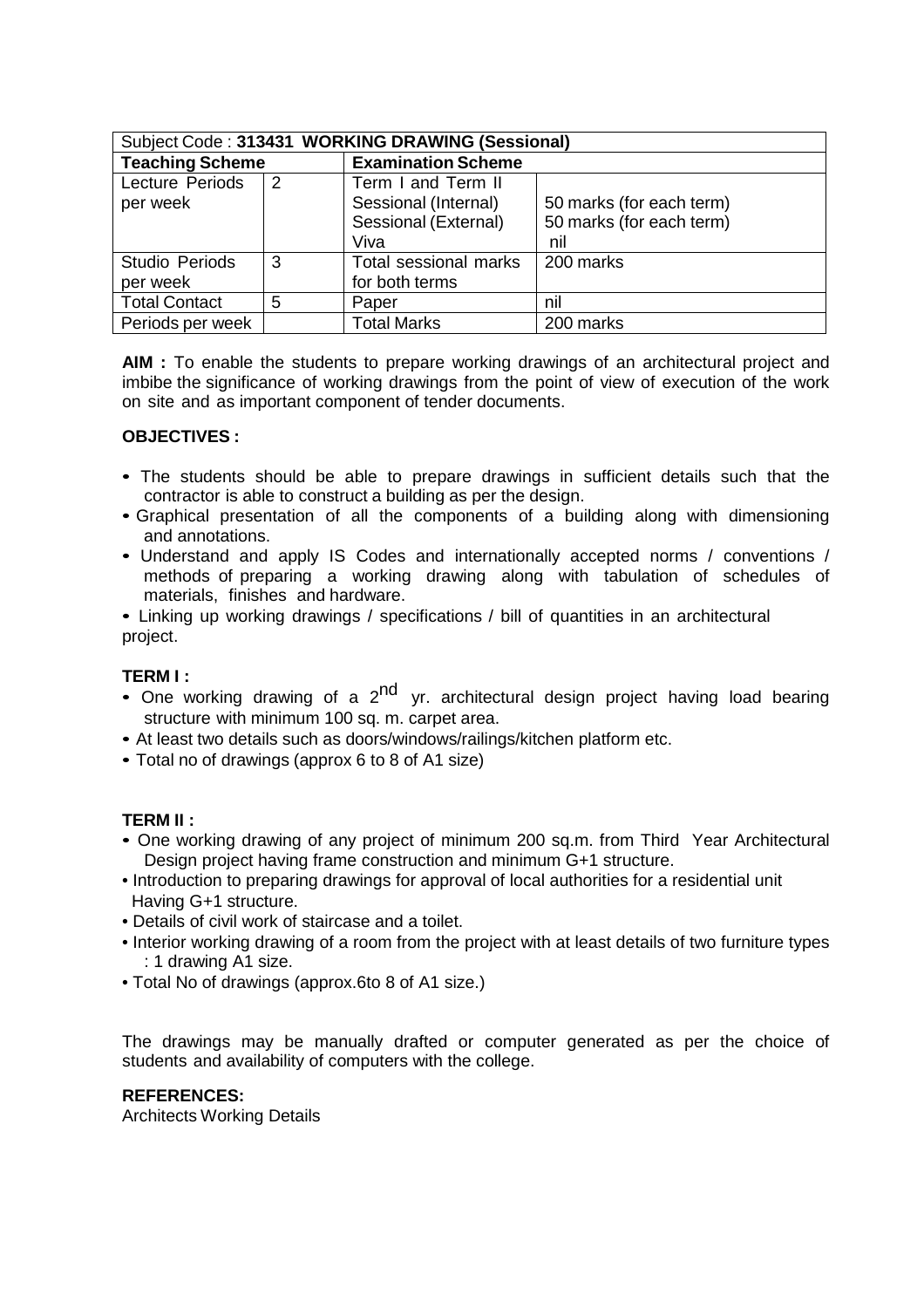| Subject Code: 313432 TECHNICAL COMMUNICATION (Sessional) |               |                           |                          |  |  |
|----------------------------------------------------------|---------------|---------------------------|--------------------------|--|--|
| <b>Teaching Scheme</b>                                   |               | <b>Examination Scheme</b> |                          |  |  |
| Lecture Periods                                          |               | TermI and Term II         |                          |  |  |
| per week                                                 |               | Sessional (Internal)      | 25 marks (for each term) |  |  |
|                                                          |               | Sessional (External)      | 25 marks (for each term) |  |  |
|                                                          |               | Viva                      | nil                      |  |  |
| Studio Periods                                           |               | Total sessional marks     | 100 marks                |  |  |
| per week                                                 |               | for both terms            |                          |  |  |
| <b>Total Contact</b>                                     | $\mathcal{P}$ | Paper                     | nil                      |  |  |
| Periods per week                                         |               | <b>Total Marks</b>        | 100 marks                |  |  |

### **COURSE OBJECTIVES:**

To equip the student to communicate effectively on technical matters, using various mediums of verbal, written, graphic and electronic communication.

### **COURSE OUTLINE : TERM I**

#### **Unit 1: Introduction**

- 1. Introduction to technical communication, the need for learning the subject.
- 2. Various mediums of communication and their relevance to professional practice.
- 3. Reading, writing conversation public speaking, etc. as skills to be acquired for effective communication.
- 4. Importance of knowledge,
- 5. Linguistic skills and structure in communication.

#### **Suggested sessional work:** short report.

#### **Unit2: Written Communication:**

- 1. Language Skills, structuring of ideas,
- 2. Various types of written Communication i.e. writing, abstract synopsis, reports, dissertation, etc.
- 3. Effective beginning, logical division of matter under various heads, elaboration, conclusions appendices and annexure (technical writing aspects),
- 4. Understanding the reader /purpose of the communication,
- 5. Preparation of drafts, finalisation of content
- 6. Handwriting skills.
- 7. Software like MS word, Excel, etc.

**Suggested sessional work**: Contemporary architecture seminar.

#### **Unit: 3 Graphic Communications:**

- 1. Graphic skills,
- 2. Presentation techniques using mediums like pencil, ink, water colour, etc.
- 3. Use of software suitable for graphic communication.
- 4. Types of paper, sizes, suitability of paper & medium for the purpose & their compatibility with each other.
- 5. Printing & plotting including scales, font sizes, etc. composition of matter on given paper space, display formats, etc.

**Suggested sessional work**: case studies / individual report- study tour / data collection.

#### **Unit 4: Electronic Communication:**

- 1. Use of suitable softwares.
- 2. Introduction to presentation techniques & formats using computer,
- 3. In put output devices, their compatibility, data storage formats, transmission of data through. the Internet, basics of email, website design, etc.

**Suggested sessional work**: PowerPoint presentation contemporary architecture seminar /